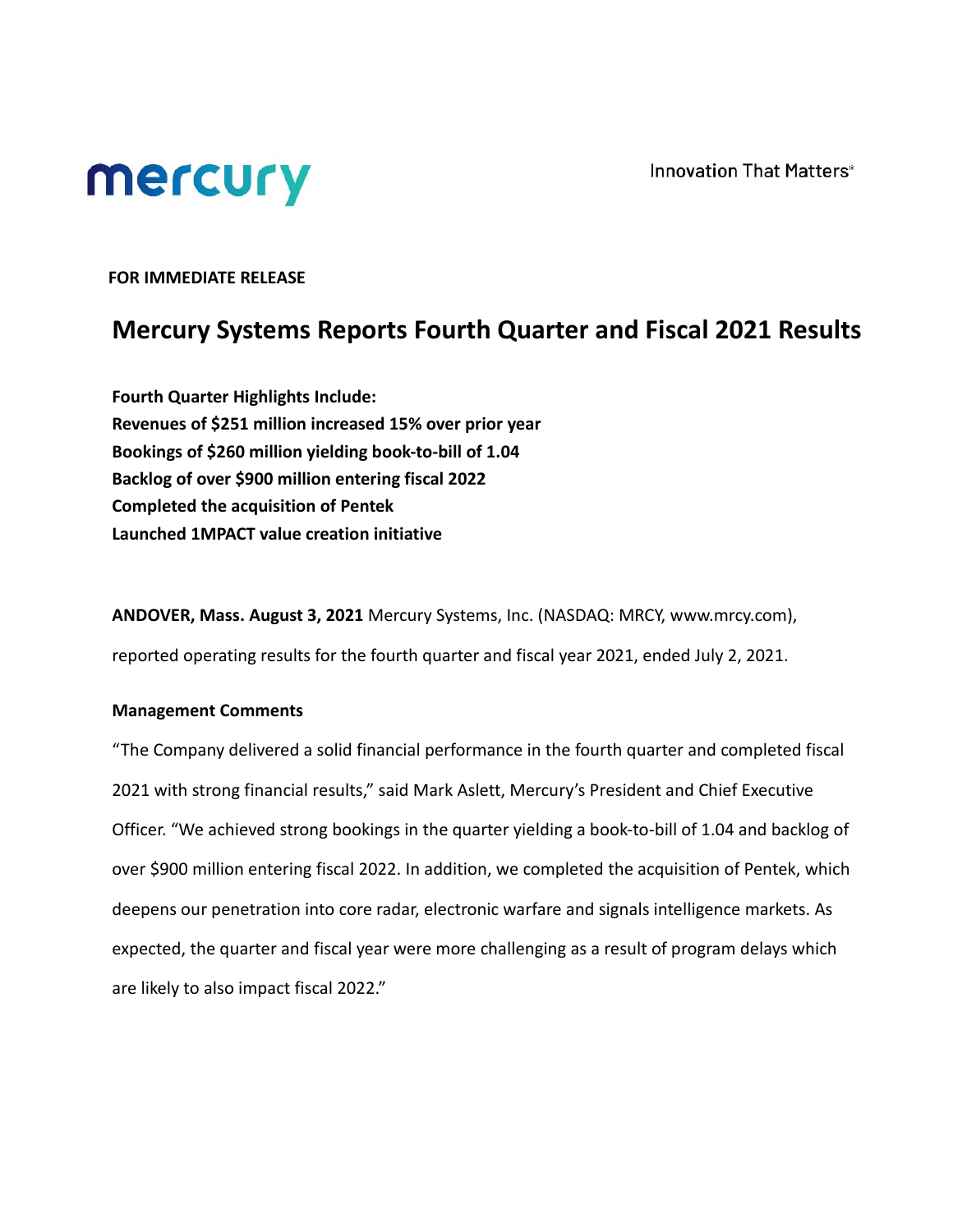### **Fourth Quarter Fiscal 2021 Results**

Total Company fourth quarter fiscal 2021 revenues were \$250.8 million, compared to \$217.4 million in the fourth quarter of fiscal 2020. The fourth quarter fiscal 2021 results included an aggregate of approximately \$40.8 million of revenue attributable to the Physical Optics Corporation and Pentek acquired businesses.

Total Company GAAP net income for the fourth quarter of fiscal 2021 was \$17.9 million, or \$0.32 per share, compared to \$27.2 million, or \$0.49 per share, for the fourth quarter of fiscal 2020. Adjusted earnings per share ("adjusted EPS") was \$0.73 per share for the fourth quarter of fiscal 2021, compared to \$0.72 per share in the fourth quarter of fiscal 2020.

Fourth quarter fiscal 2021 adjusted EBITDA for the total Company was \$59.1 million, compared to \$49.6 million for the fourth quarter of fiscal 2020.

Cash flows from operating activities in the fourth quarter of fiscal 2021 were \$27.2 million, compared to \$28.7 million in the fourth quarter of fiscal 2020. Free cash flow, defined as cash flows from operating activities less capital expenditures for property and equipment, was \$16.3 million for the fourth quarter of fiscal 2021 and \$17.2 million for the fourth quarter of fiscal 2020.

All per share information is presented on a fully diluted basis.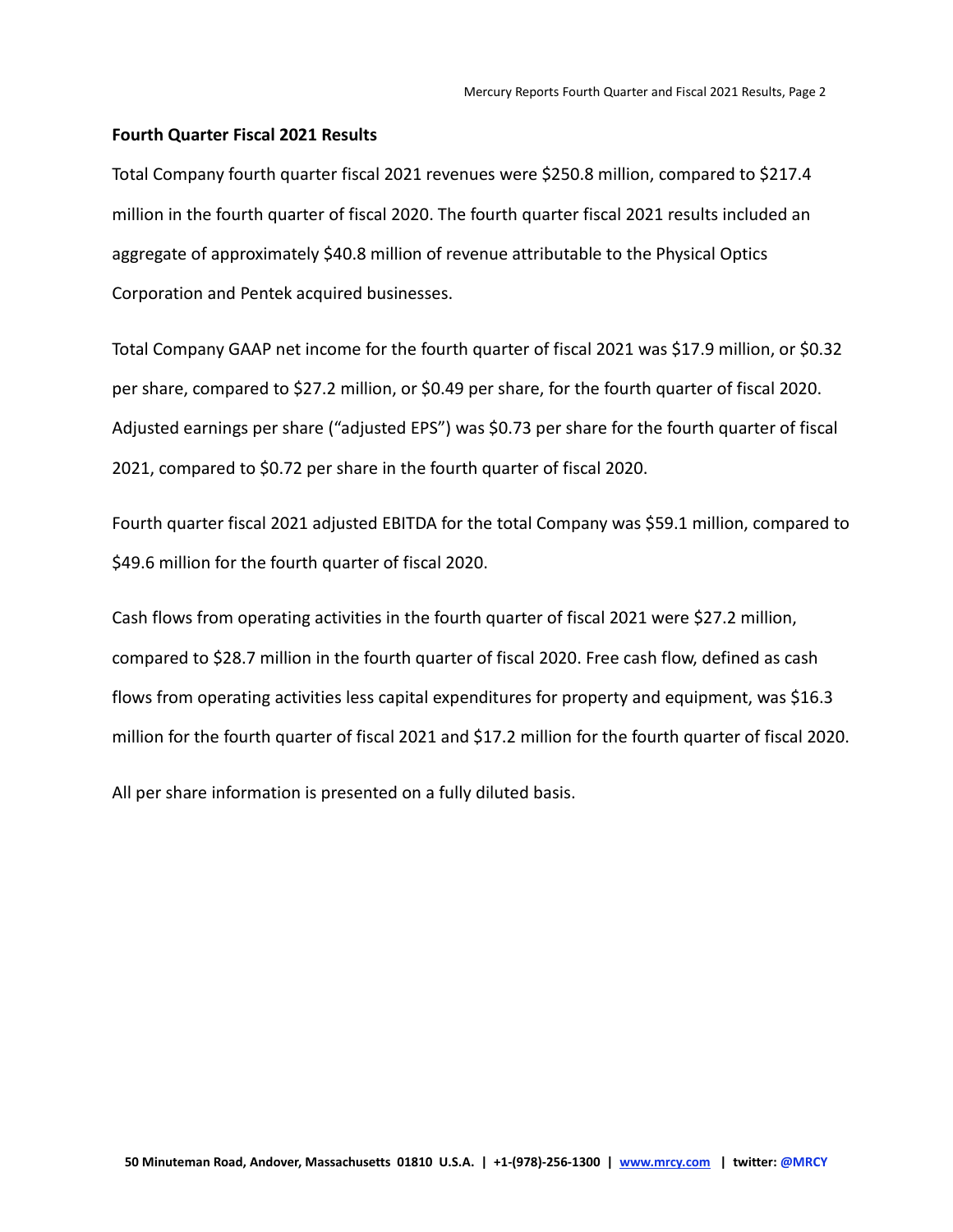### **Full Year Fiscal 2021 Results**

Full year fiscal 2021 revenues were \$924.0 million, compared to \$796.6 million for full year fiscal 2020. The full year fiscal 2021 results include organic revenue of \$835.6 million, an increase of 5% from fiscal 2020. Organic revenue represents total company revenue excluding net revenue from acquisitions for the first four full quarters since the entity's acquisition date (which excludes any intercompany transactions). After the completion of four full fiscal quarters, acquired businesses are treated as organic for current and comparable historical periods.

Total Company GAAP net income for fiscal 2021 was \$62.0 million, or \$1.12 per share, compared to \$85.7 million, or \$1.56 per share, for fiscal 2020. Adjusted earnings per share ("adjusted EPS") was \$2.42 per share for fiscal 2021, compared to \$2.30 per share for fiscal 2020.

Fiscal 2021 adjusted EBITDA for the total Company was \$201.9 million, compared to \$176.2 million for fiscal 2020.

Cash flows from operating activities for 2021 were \$97.2 million, compared to \$115.2 million in fiscal 2020. Free cash flow was \$51.6 million for fiscal 2021, compared to \$71.9 million for fiscal 2020.

# **Bookings and Backlog**

Total bookings for the fourth quarter of fiscal 2021 were \$260.2 million, yielding a book-to-bill ratio of 1.04 for the quarter.

Mercury's total backlog at July 2, 2021 was \$909.6 million, a \$78.5 million increase from a year ago. Of the July 2, 2021 total backlog, \$530.0 million represents orders expected to be shipped within the next 12 months.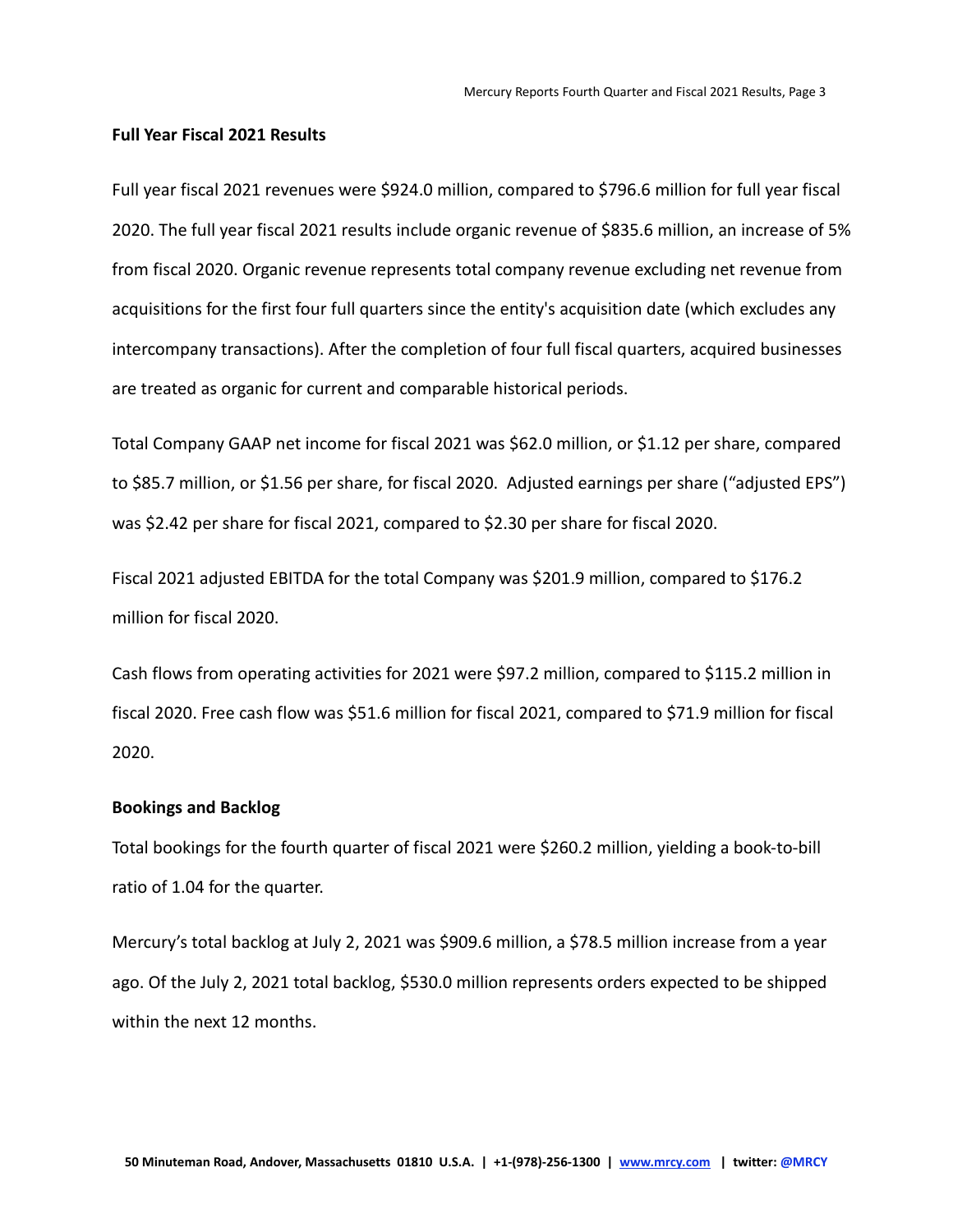### **1MPACT Initiative**

Mr. Aslett continued, "Over the past seven years since fiscal 2014, we've completed 13 acquisitions deploying \$1.2 billion in capital, dramatically scaling and transforming the business as a result. As we cross the \$1 billion revenue threshold, we're taking proactive steps with an eye towards repeating what we have done over the past seven years. This afternoon we announced a companywide effort, that we've called 1MPACT, to lay the foundation for our next phase of value creation at scale, with a goal of achieving Mercury's full growth, margin expansion and adjusted EBITDA potential over the course of the next five years. 1MPACT will be led by a new Chief Transformation Officer (CTO) reporting to me."

"Early in the third quarter of fiscal 2021, we engaged a tier 1 consulting firm to do a full assessment of the Company and size our value creation potential. The assessment identified that in order to scale, it was necessary to consolidate and streamline the Company's organizational structure to improve visibility, speed of decision making and accountability. Therefore, starting in the fourth quarter of fiscal 2021 and accelerating in the first quarter of fiscal 2022, we acted on the first 1MPACT opportunity to realign our organizational structure. As 1MPACT progresses over the next few years, we will focus on six major areas: organizational efficiency and scalability; procurement and supply chain optimization; facilities optimization; R&D investment efficiency; capital and asset efficiency; and scalable common processes and systems. These actions are in their planning phases and we'll provide updates as they progress."

"From a financial standpoint, 1MPACT is expected to yield estimated annualized net savings of \$30-50 million by fiscal 2025, with approximately \$22 million of this total expected to be realized in fiscal 2022 and included in the Company's full-year fiscal 2022 outlook. Going forward, we'll continue to reinvest some of the gross savings in people and business systems to enable further scalability."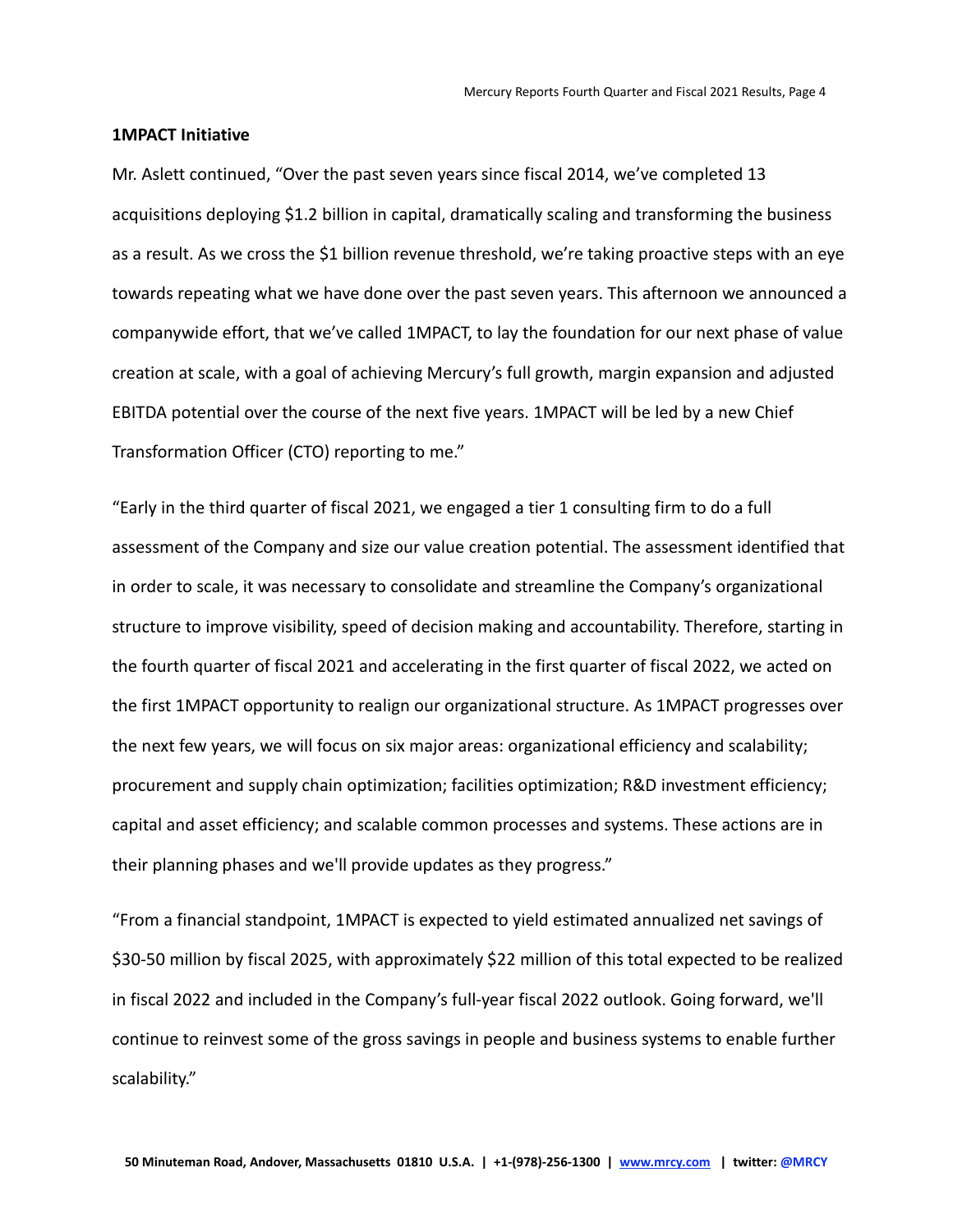"We remain aligned with the national defense strategy and modernization, including speed and affordability objectives, and our M&A pipeline is robust. Given the multiple capability-led acquisitions since fiscal 2014, and the near-term program delays, this is a perfect time to capture the scale, cost and process efficiencies. Our long-term outlook remains intact and our strategy remains the same: to deliver strong margins while growing the business organically and supplementing this organic growth with disciplined M&A and full integration. We've launched 1MPACT to change the way we fundamentally do business with a goal of setting the stage for rapid organic and inorganic growth over the next five years."

# **Changes to Mercury's Leadership**

Didier Thibaud, Mercury's Executive Vice President and Chief Operating Officer (COO), is retiring after 26 years at Mercury. Mr. Thibaud will remain EVP and COO of Mercury until August 26, 2021, at which point he will serve as a strategic advisor to CEO Mark Aslett, while also working closely with leadership for a smooth and orderly transition. The leaders of the Processing and Microelectronics divisions will report to Mr. Aslett.

Mr. Thibaud said, "It's been my great privilege to work alongside the wonderful team at Mercury. I couldn't be more proud of the work we do in partnership with our customers, improving technology access to aerospace and defense and enabling more innovative and affordable solutions."

"Didier's contributions and counsel have been instrumental to our growth and success. We extend to him our sincerest thanks and wish him well in retirement," said Mark Aslett. "Didier has exemplified impressive leadership over his meaningful career at Mercury. His commitment to delivering for our customers and building a culture of innovation will be felt for many years to come."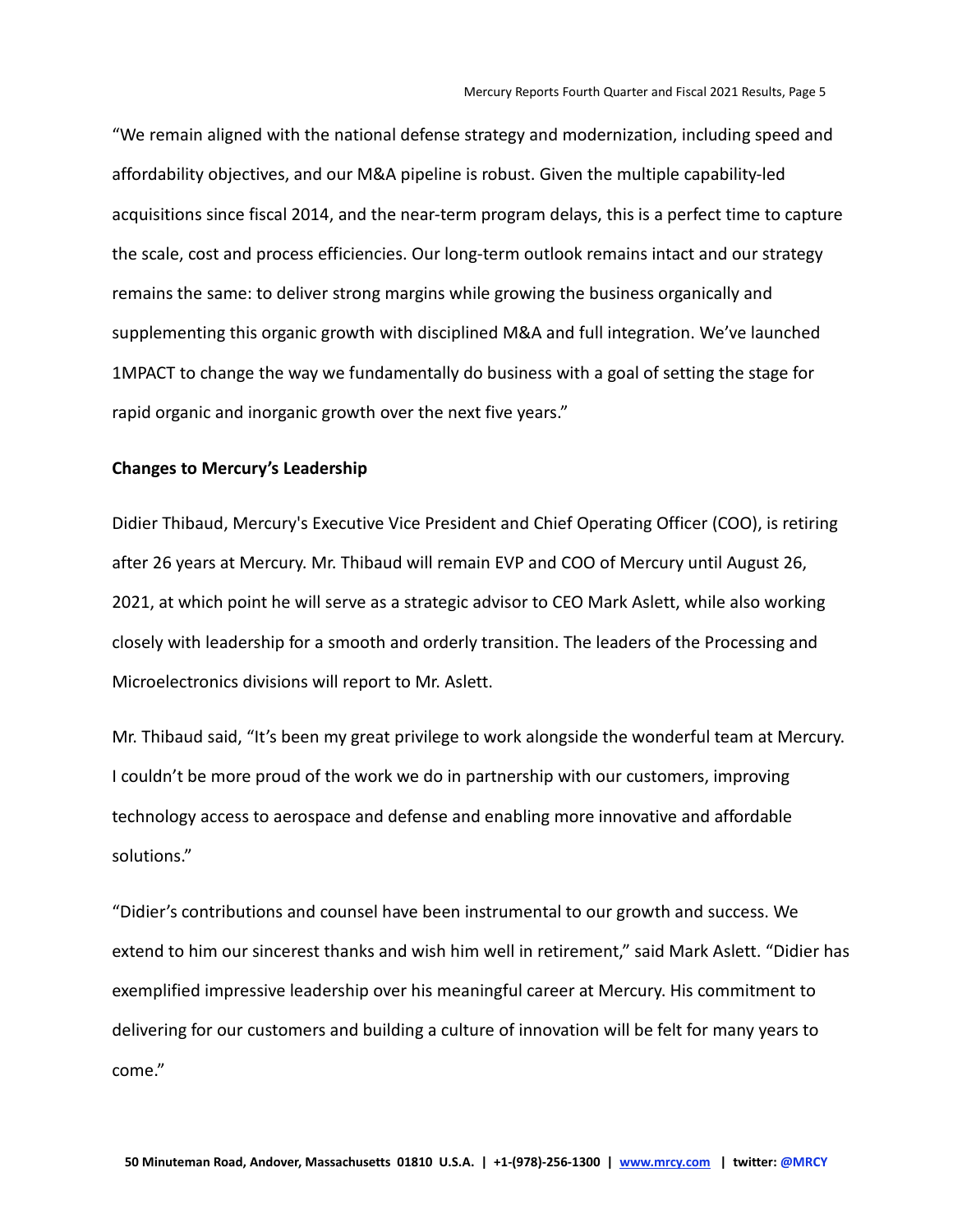# **Business Outlook**

*This section presents our current expectations and estimates, given current visibility, on our business outlook for the current fiscal quarter and fiscal year 2022. It is possible that actual performance will differ materially from the estimates given, either on the upside or on the downside. Investors should consider all of the risks with respect to these estimates, including those listed in the Safe Harbor Statement below and in the Fourth Quarter and Fiscal 2021 Earnings Presentation and in our periodic filings with the U.S. Securities and Exchange Commission, and make themselves aware of how these risks may impact our actual performance. Effective as of July 1, 2019, the Company's fiscal year has changed to the 52-week or 53-week period ending on the Friday closest to the last day in June. All references in this press release to the first quarter of fiscal 2022 and full fiscal 2022 are to the quarter ending October 1, 2021 and to 52-week period ending July 1, 2022.*

For the first quarter of fiscal 2022, revenues are forecasted to be in the range of \$210.0 million to \$220.0 million. GAAP net loss for the first quarter is expected to be approximately \$4.4 million to \$2.3 million, or \$0.08 to \$0.04 per share, assuming no incremental acquisition, other nonoperating adjustments, non-recurring financing in the period, as well as an effective tax rate, excluding discrete items, of approximately 25.0% and approximately 55.9 million weighted average diluted shares outstanding. Adjusted EBITDA for the first quarter of fiscal 2022 is expected to be in the range of \$36.8 million to \$39.6 million. Adjusted EPS is expected to be in the range of \$0.38 to \$0.41 per share.

For the full fiscal year 2022, revenues are forecasted to be in the range of \$1.00 billion to \$1.03 billion, and GAAP net income of \$60.0 million to \$65.2 million, or \$1.07 to \$1.16 per share, assuming no incremental acquisition, other non-operating adjustments, non-recurring financing in the period, as well as an effective tax rate, excluding discrete items, of approximately 25.0% for the year and approximately 56.1 million weighted average diluted shares outstanding. Adjusted EBITDA for the full fiscal year is expected to be approximately \$220.0 million to \$227.0 million, and adjusted EPS for the full fiscal year is expected to be approximately \$2.45 to \$2.55 per share.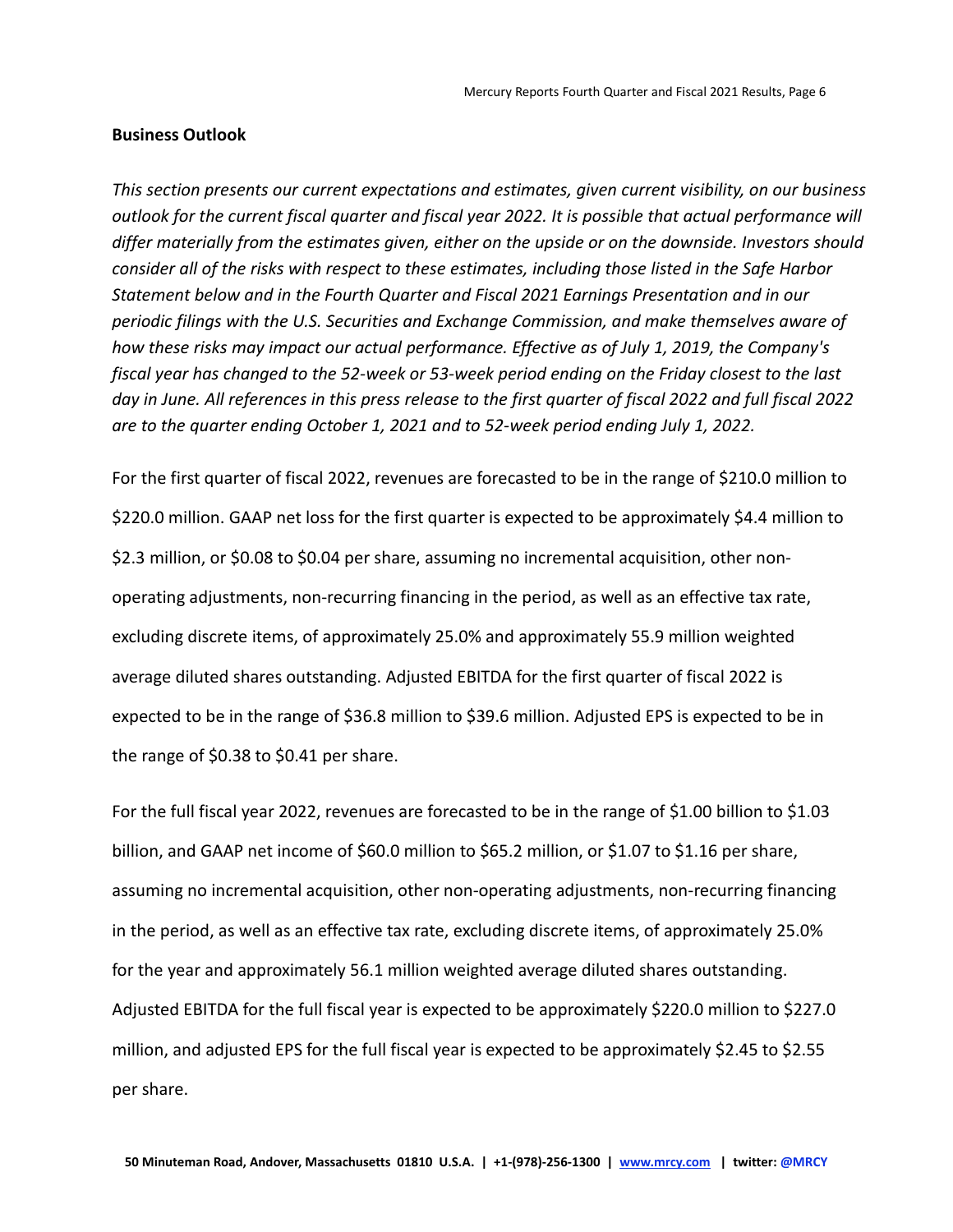# **Recent Highlights**

June – Mercury Systems announced it achieved a significant milestone with the delivery of more than 1,000 NanoSWITCH® rugged network switches to Oshkosh® Defense for its Joint Light Tactical Vehicle (JLTV) program.

June – Mercury announced the EnsembleSeries™ HDS6705 blade server, the embedded computing industry's most powerful, general-purpose processing 6U OpenVPX™ blade server with built-in security for the most demanding aerospace and defense applications.

June – Mercury announced that its Cypress, Calif. and West Caldwell, N.J. facilities each received a 2021 James S. Cogswell Outstanding Industrial Security Achievement Award from the U.S. Defense Counterintelligence and Security Agency (DCSA). Mercury's Andover, Mass.; Hudson, N.H.; Phoenix, Ariz.; and West Lafayette, Ind. facilities have also previously received Cogswell awards, bringing the total to six awards the Company has received to date.

June – Mercury announced the new RH3480 radiation-tolerant solid-state data recorder (SSDR), the highest-density commercial SSDR available today. Designed in a compact, rugged and standards-based flexible form factor, the RH3480 is ideal for radiation-intensive space and terrestrial applications, including low-earth orbit (LEO) satellites, high-altitude aircraft, missiles, launch vehicles and scientific missions.

May – Mercury announced the acquisition of Pentek Technologies, LLC and Pentek Systems, Inc. (collectively, "Pentek"). Based in Upper Saddle River, N.J., Pentek is a leading designer and manufacturer of ruggedized, high-performance, commercial off-the-shelf ("COTS") softwaredefined radio and data acquisition boards, recording systems and subsystems for high-end commercial and defense applications.

**50 Minuteman Road, Andover, Massachusetts 01810 U.S.A. | +1-(978)-256-1300 | www.mrcy.com | twitter: @MRCY** May – Mercury and Airbus Defence and Space announced that they would cooperate in the field of autonomous and flight control computer programs. Formalized by a Framework Cooperation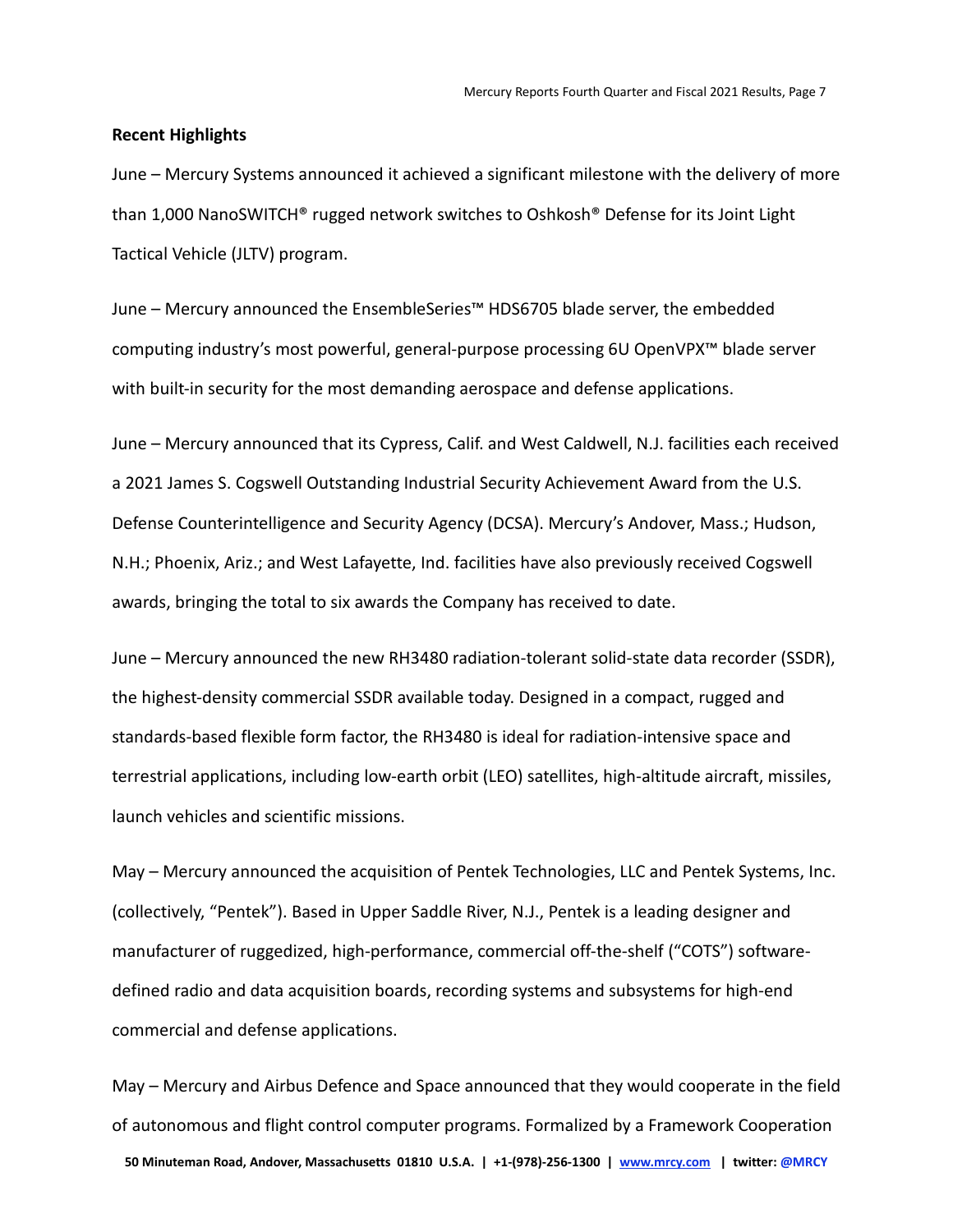Agreement, both industry-leading companies have shown their firm commitment to advance a strategic teaming agreement in research, demonstration, validation and certification of autonomous and flight control computer programs, especially algorithms and environment of execution.

April – Mercury announced the ground-breaking Rappid™ spectrum processing platform, an innovative, modular open system architecture designed to dramatically accelerate the development of a wide range of electronic warfare (EW), signal intelligence and software-defined radio applications. This scalable application-ready platform reduces integration costs, extends system lifecycles, and enables fast deployment of new technologies, all critical elements to remain relevant against evolving adversary threats.

April – Mercury announced the JTS0100 Jammer Training System, ideal for training radar and communications operators in harsh environments. Sized to meet commercial shipping limitations for enhanced portability and the ability to set up in less than an hour, the JTS0100 simulates the latest electronic warfare (EW) threats to train operators to identify and quickly respond to them.

April – Mercury announced its next-generation rugged rackmount server product lineup featuring 3rd Gen Intel Xeon Scalable processors (formerly code-named Ice Lake). Mercury's new RES XR7 line of high-performance, configurable servers deliver data center-level performance to accelerate applications such as artificial intelligence (AI), sensor fusion and communications.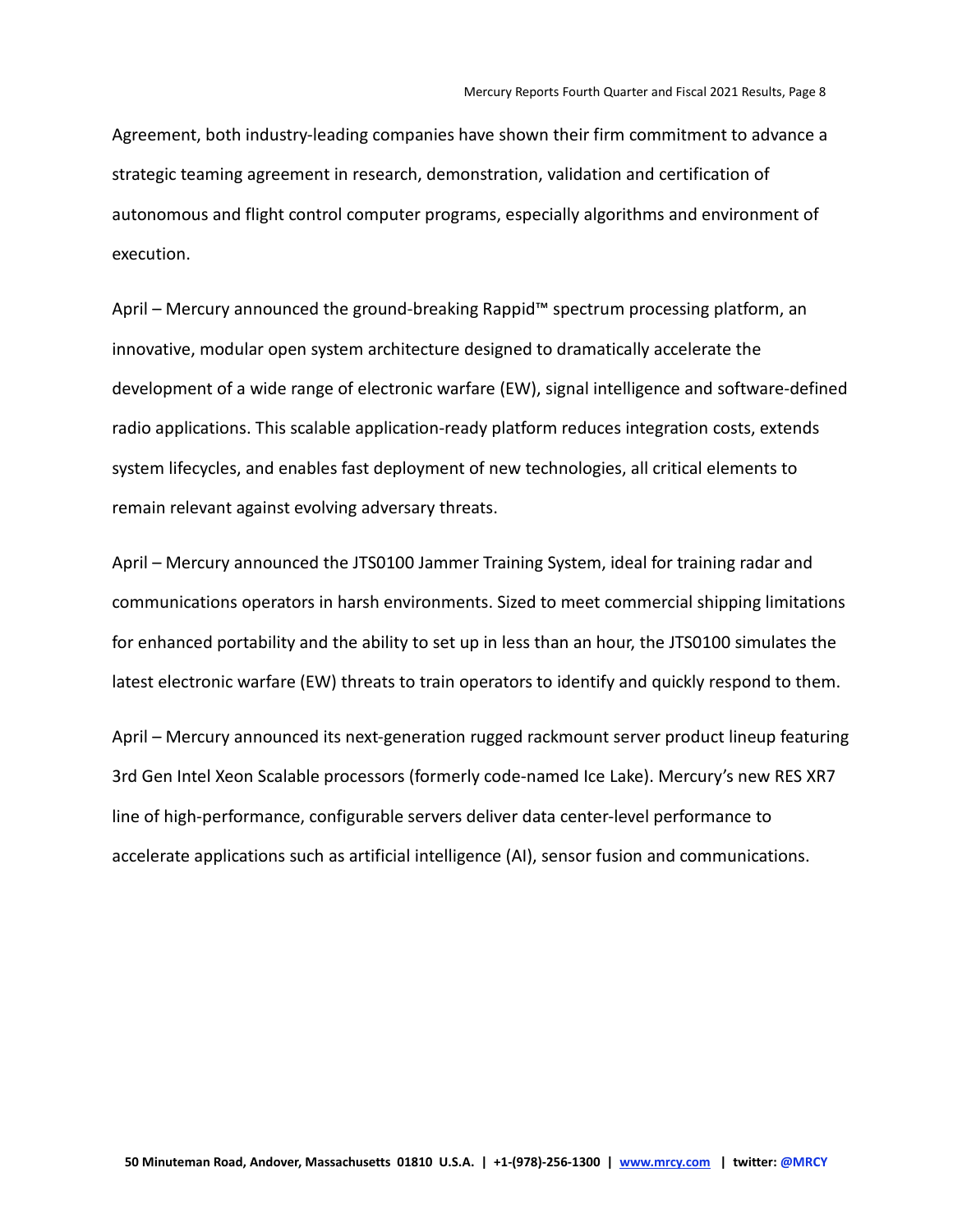### **Conference Call Information**

Mercury will host a conference call and simultaneous webcast at 5:00 p.m. ET on Tuesday, August 3, 2021, to discuss the fourth quarter and fiscal 2021 results and review its financial and business outlook going forward.

To attend the live listen-only webcast, participants should register online at [ir.mrcy.com/events](https://ir.mrcy.com/events-presentations)presentations. A replay of the webcast will be available two hours after the call and archived on the same web page for six months. Participants can alternately join via conference call, by preregistering online at this *link*. After registering, a confirmation will be sent via email, including dial in details and unique conference call codes for entry. Participants are requested to register a day in advance or at a minimum 15 minutes before the start of the call.

### **Use of Non-GAAP Financial Measures**

In addition to reporting financial results in accordance with generally accepted accounting principles, or GAAP, the Company provides adjusted EBITDA, adjusted income, adjusted earnings per share ("adjusted EPS"), free cash flow, organic revenue and acquired revenue, which are non-GAAP financial measures. Adjusted EBITDA, adjusted income, and adjusted EPS exclude certain noncash and other specified charges. The Company believes these non-GAAP financial measures are useful to help investors understand its past financial performance and prospects for the future. However, these non-GAAP measures should not be considered in isolation or as a substitute for financial information provided in accordance with GAAP. Management believes these non-GAAP measures assist in providing a more complete understanding of the Company's underlying operational results and trends, and management uses these measures along with the corresponding GAAP financial measures to manage the Company's business, to evaluate its performance compared to prior periods and the marketplace, and to establish operational goals. A reconciliation of GAAP to non-GAAP financial results discussed in this press release is contained in the attached exhibits.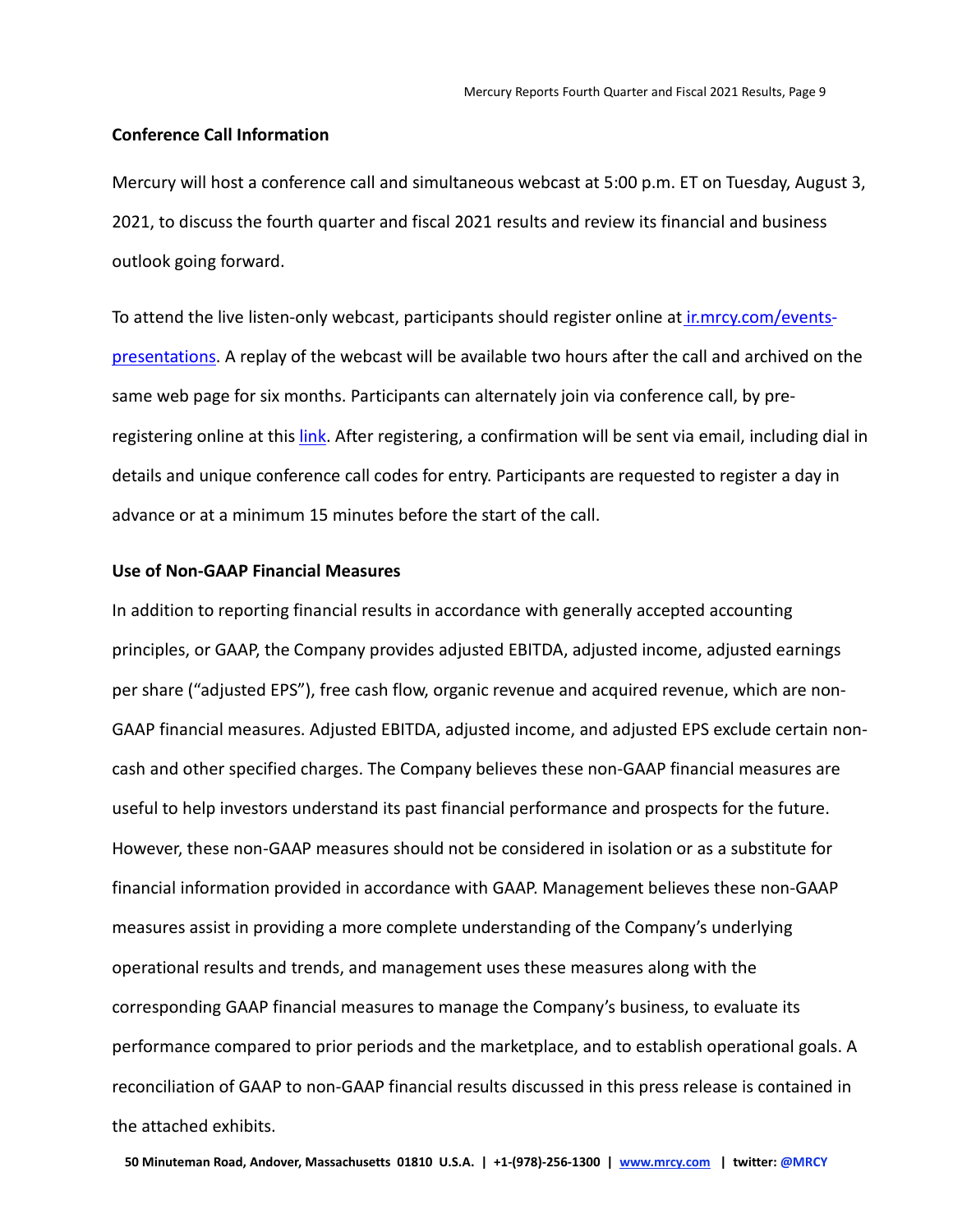# **About Mercury Systems – Innovation That Matters®**

Mercury Systems is a global commercial technology company serving the aerospace and defense industry. Headquartered in Andover, Mass., the company delivers trusted, secure open architecture processing solutions powering a broad range of mission-critical applications in the most challenging and demanding environments. Inspired by its purpose of delivering Innovation that Matters, By and For People Who Matter, Mercury helps make the world a safer, more secure place for all. To learn more, visit [www.mrcy.com, or](http://www.mrcy.com) follow us on [Twitter.](https://twitter.com/mrcy/)

Investors and others should note that we announce material financial information using our website [\(www.mrcy.com\), SE](http://www.mrcy.com)C filings, press releases, public conference calls, webcasts, and social media, including Twitter ([twitter.com/mrcy](http://www.twitter.com/mrcy) and [twitter.com/mrcy\\_CEO\)](https://www.twitter.com/mrcy_CEO) and LinkedIn ([www.linkedin.com/company/mercury-systems\). Th](http://www.linkedin.com/company/mercury-systems)erefore, we encourage investors and others interested in Mercury to review the information we post on the social media and other communication channels listed on our website.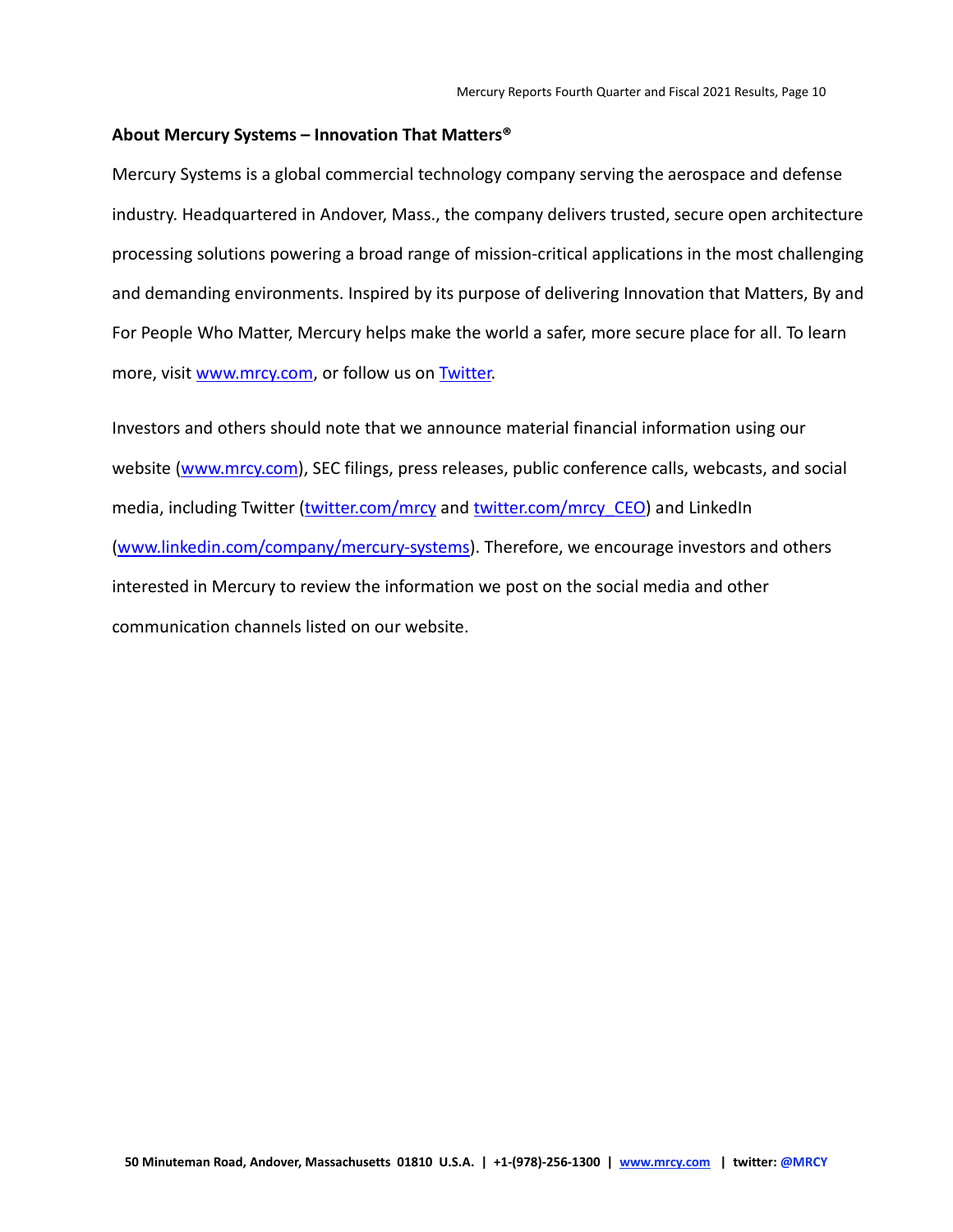# **Forward-Looking Safe Harbor Statement**

This press release contains certain forward-looking statements, as that term is defined in the Private Securities Litigation Reform Act of 1995, including those relating to the acquisitions described herein and to fiscal 2021 business performance and beyond and the Company's plans for growth, cost savings and improvement in profitability and cash flow. You can identify these statements by the use of the words "may," "will," "could," "should," "would," "plans," "expects," "anticipates," "continue," "estimate," "project," "intend," "likely," "forecast," "probable," "potential," and similar expressions. These forward-looking statements involve risks and uncertainties that could cause actual results to differ materially from those projected or anticipated. Such risks and uncertainties include, but are not limited to, continued funding of defense programs, the timing and amounts of such funding, general economic and business conditions, including unforeseen weakness in the Company's markets, effects of epidemics and pandemics such as COVID, effects of any U.S. Federal government shutdown or extended continuing resolution, effects of continued geopolitical unrest and regional conflicts, competition, changes in technology and methods of marketing, delays in completing engineering and manufacturing programs, changes in customer order patterns, changes in product mix, continued success in technological advances and delivering technological innovations, changes in, or in the U.S. Government's interpretation of, federal export control or procurement rules and regulations, changes in, or in the interpretation or enforcement of environmental rules and regulations, market acceptance of the Company's products, shortages in or delays in receiving components, production delays or unanticipated expenses due to performance quality issues with outsourced components, inability to fully realize the expected benefits from acquisitions, restructurings and value creation initiatives such as 1MPACT, or delays in realizing such benefits, challenges in integrating acquired businesses and achieving anticipated synergies, increases in interest rates, changes to industrial security and cyber-security regulations and requirements, changes in tax rates or tax regulations, changes to interest rate swaps or other cash flow hedging arrangements, changes to generally accepted accounting principles, difficulties in retaining key employees and customers, unanticipated costs under fixed-price service and system integration engagements, and various other factors beyond our control. These risks and uncertainties also include such additional risk factors as are discussed in the Company's filings with the U.S. Securities and Exchange Commission, including its Annual Report on Form 10-K for the fiscal year ended July 3, 2020. The Company cautions readers not to place undue reliance upon any such forward-looking statements, which speak only as of the date made. The Company undertakes no obligation to update any forwardlooking statement to reflect events or circumstances after the date on which such statement is made.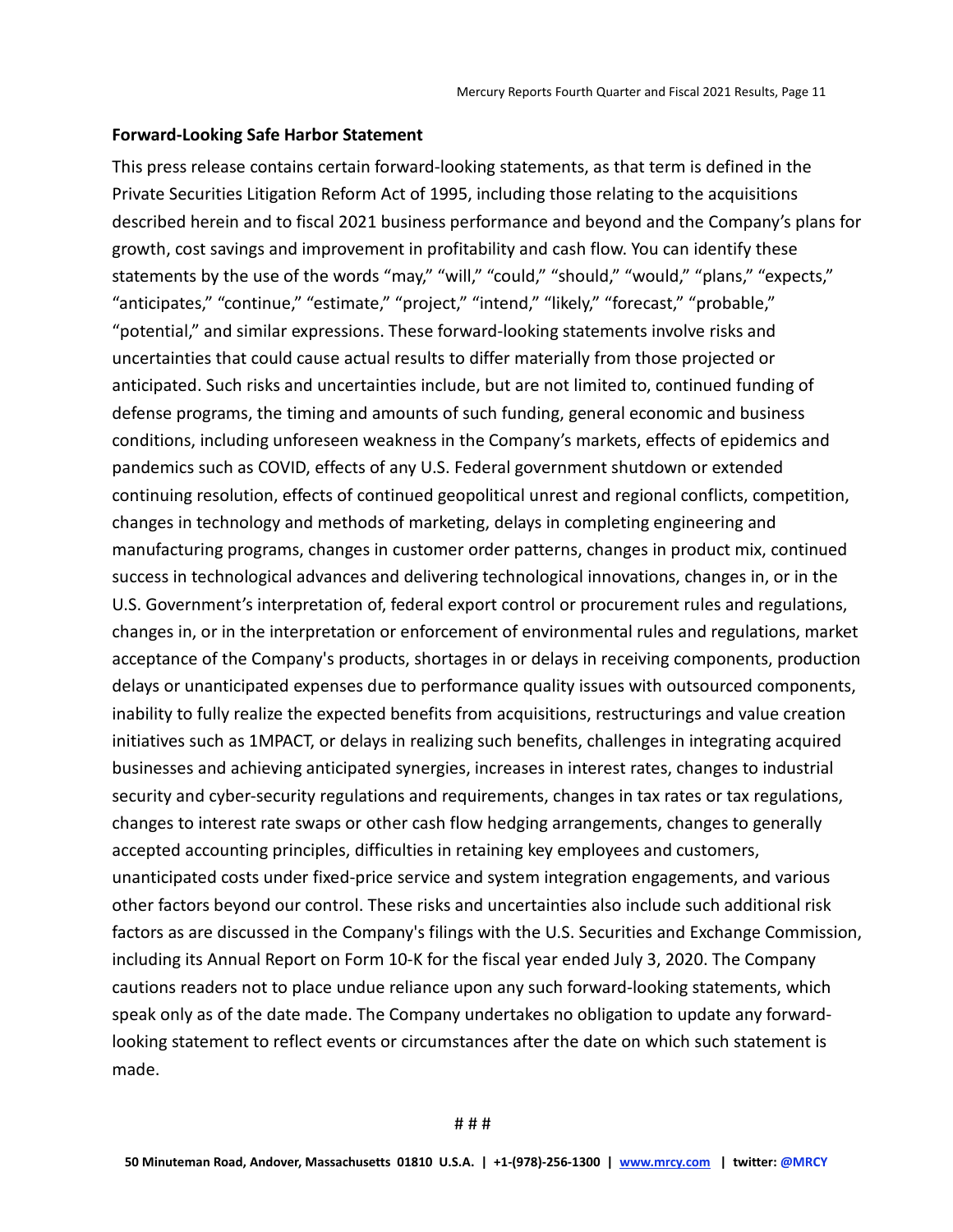Contact: Michael D. Ruppert, CFO Mercury Systems, Inc. 978-967-1990

Mercury Systems and Innovation that Matters are registered trademarks, and Ensemble Series, EnterpriseSeries, BuiltSAFE and BuiltSECURE are trademarks of Mercury Systems, Inc. Other product and company names mentioned may be trademarks and/or registered trademarks of their respective holders.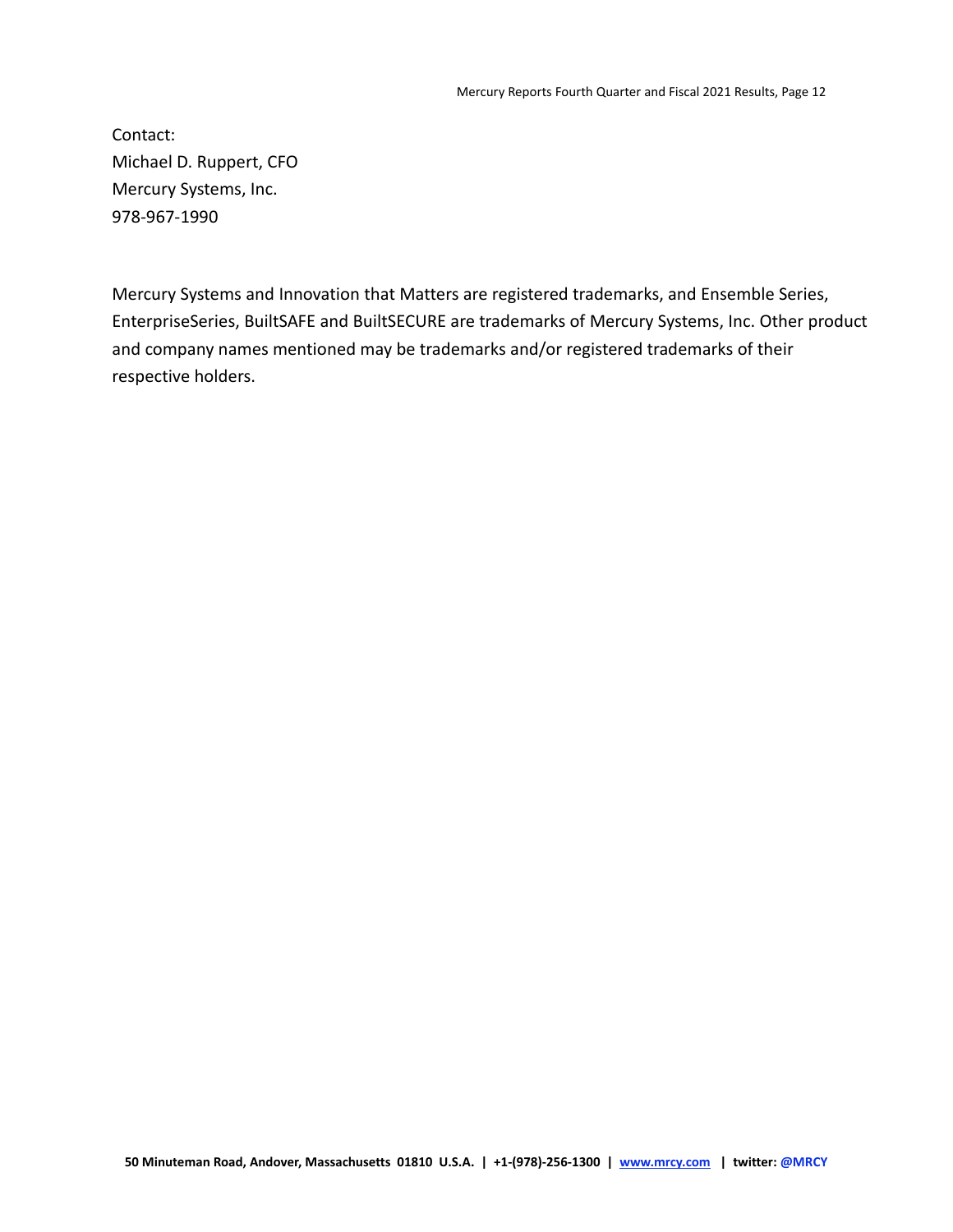#### **MERCURY SYSTEMS, INC.**

### **UNAUDITED CONSOLIDATED BALANCE SHEETS**

(In thousands)

|                                                      |                | July 2,<br>2021 | July 3,<br>2020 |                  |  |  |
|------------------------------------------------------|----------------|-----------------|-----------------|------------------|--|--|
|                                                      |                |                 |                 |                  |  |  |
| Assets                                               |                |                 |                 |                  |  |  |
| Current assets:                                      |                |                 |                 |                  |  |  |
| Cash and cash equivalents                            | $\$$           | 113,839         | \$              | 226,838          |  |  |
| Accounts receivable, net                             |                | 128,807         |                 | 120,438          |  |  |
| Unbilled receivables and costs in excess of billings |                | 162,921         |                 | 90,289           |  |  |
| Inventory                                            |                | 221,640         |                 | 178,093          |  |  |
| Prepaid income taxes                                 |                | 782             |                 | 2,498            |  |  |
| Prepaid expenses and other current assets            |                | 15,111          |                 | 16,613           |  |  |
| Total current assets                                 |                | 643,100         |                 | 634,769          |  |  |
|                                                      |                |                 |                 |                  |  |  |
| Property and equipment, net                          |                | 128,524         |                 | 87,737           |  |  |
| Goodwill                                             |                | 804,906         |                 | 614,076          |  |  |
| Intangible assets, net                               |                | 307,559         |                 | 208,748          |  |  |
| Operating lease right-of-use assets                  |                | 66,373          |                 | 60,613           |  |  |
| Other non-current assets                             |                | 4,675           |                 | 4,777            |  |  |
| Total assets                                         | $\mathfrak{S}$ | 1,955,137       | \$              | 1,610,720        |  |  |
|                                                      |                |                 |                 |                  |  |  |
| Liabilities and Shareholders' Equity                 |                |                 |                 |                  |  |  |
| Current liabilities:                                 |                |                 |                 |                  |  |  |
| Accounts payable                                     | $\$$           | 47,951          | \$              | 41,877           |  |  |
| Accrued expenses                                     |                | 24,652          |                 | 23,794           |  |  |
| Accrued compensation                                 |                | 40,043          |                 | 41,270           |  |  |
| Deferred revenues and customer advances              |                | 38,177          |                 | 18,974           |  |  |
| Total current liabilities                            |                | 150,823         |                 | 125,915          |  |  |
|                                                      |                |                 |                 |                  |  |  |
| Deferred income taxes                                |                | 28,810          |                 | 13,889           |  |  |
| Income taxes payable                                 |                | 7,467           |                 | 4,117            |  |  |
| Long-term debt                                       |                | 200,000         |                 |                  |  |  |
| Operating lease liabilities                          |                | 71,508          |                 | 66,981           |  |  |
| Other non-current liabilities                        |                | 12,383          |                 | 15,034           |  |  |
| <b>Total liabilities</b>                             |                | 470,991         |                 | 225,936          |  |  |
|                                                      |                |                 |                 |                  |  |  |
| Shareholders' equity:                                |                |                 |                 |                  |  |  |
| Preferred stock                                      |                |                 |                 |                  |  |  |
| Common stock                                         |                | 552             |                 |                  |  |  |
| Additional paid-in capital                           |                | 1,109,434       |                 | 547<br>1,074,667 |  |  |
| Retained earnings                                    |                | 374,499         |                 | 312,455          |  |  |
| Accumulated other comprehensive loss                 |                | (339)           |                 | (2,885)          |  |  |
| Total shareholders' equity                           |                | 1,484,146       |                 | 1,384,784        |  |  |
| Total liabilities and shareholders' equity           | $\frac{1}{2}$  | 1,955,137       | $\sqrt[6]{3}$   | 1,610,720        |  |  |
|                                                      |                |                 |                 |                  |  |  |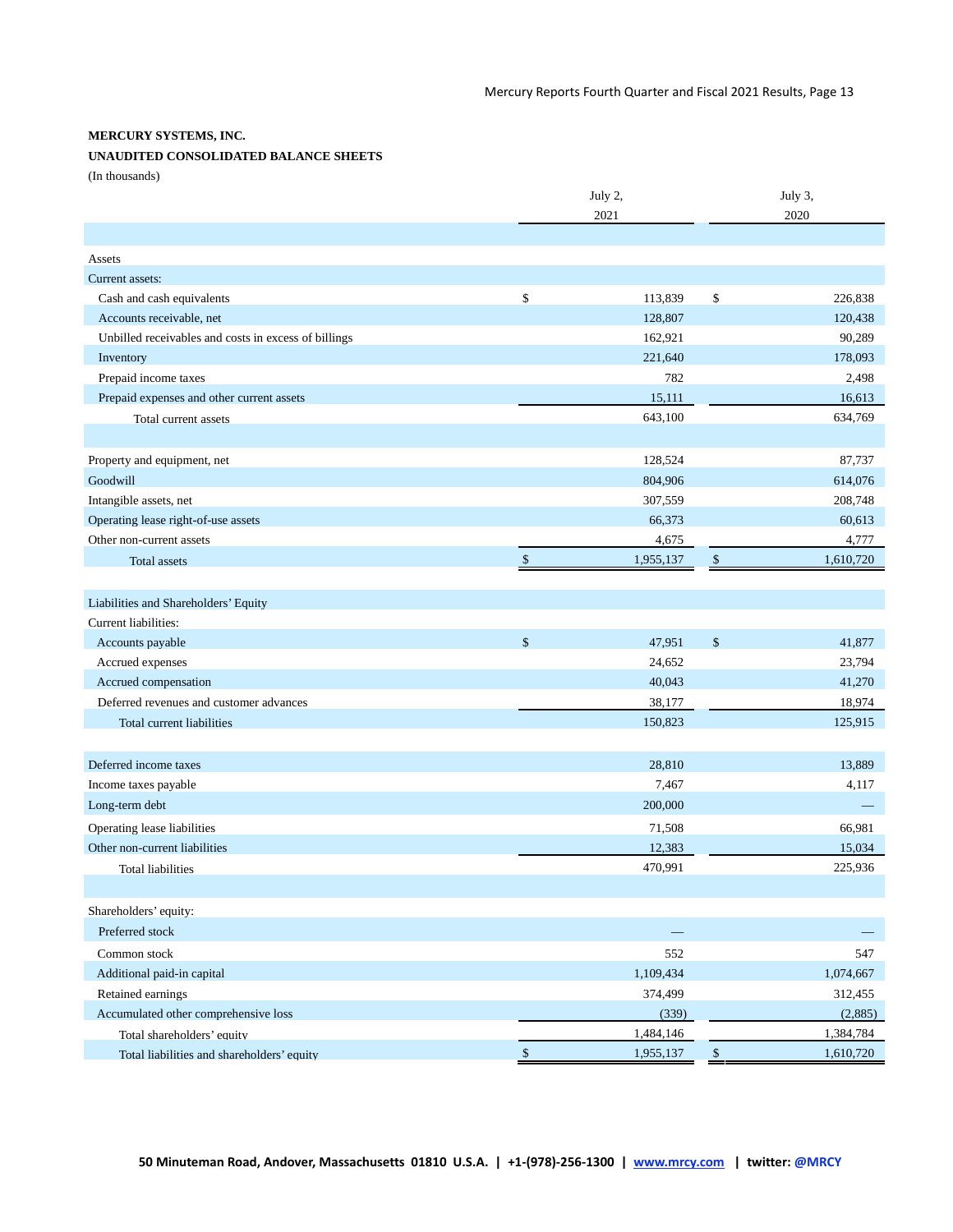# **MERCURY SYSTEMS, INC.**

# **UNAUDITED CONSOLIDATED STATEMENTS OF OPERATIONS**

(In thousands, except per share data)

|                                                                      |               | Fourth Quarters Ended |                           |              | <b>Twelve Months Ended</b> |              |                           |              |  |  |
|----------------------------------------------------------------------|---------------|-----------------------|---------------------------|--------------|----------------------------|--------------|---------------------------|--------------|--|--|
|                                                                      |               | July 2, 2021          |                           | July 3, 2020 |                            | July 2, 2021 |                           | July 3, 2020 |  |  |
| Net revenues                                                         | $\mathcal{S}$ | 250,842               | $\boldsymbol{\mathsf{S}}$ | 217,377      | $\boldsymbol{\mathsf{S}}$  | 923,996      | \$                        | 796,610      |  |  |
| Cost of revenues $(1)$                                               |               | 148,063               |                           | 120,764      |                            | 538,808      |                           | 439,766      |  |  |
| Gross margin                                                         |               | 102,779               |                           | 96,613       |                            | 385,188      |                           | 356,844      |  |  |
|                                                                      |               |                       |                           |              |                            |              |                           |              |  |  |
| Operating expenses:                                                  |               |                       |                           |              |                            |              |                           |              |  |  |
| Selling, general and administrative <sup>(1)</sup>                   |               | 31,587                |                           | 35,488       |                            | 134,337      |                           | 132,253      |  |  |
| Research and development <sup>(1)</sup>                              |               | 27,718                |                           | 26,988       |                            | 113,481      |                           | 98,485       |  |  |
| Amortization of intangible assets                                    |               | 13,080                |                           | 7,701        |                            | 41,171       |                           | 30,560       |  |  |
| Restructuring and other charges                                      |               | 6,978                 |                           | (10)         |                            | 9,222        |                           | 1,805        |  |  |
| Acquisition costs and other related expenses                         |               | 1,010                 |                           | 27           |                            | 5,976        |                           | 2,679        |  |  |
| Total operating expenses                                             |               | 80,373                |                           | 70,194       |                            | 304,187      |                           | 265,782      |  |  |
|                                                                      |               |                       |                           |              |                            |              |                           |              |  |  |
| Income from operations                                               |               | 22,406                |                           | 26,419       |                            | 81,001       |                           | 91,062       |  |  |
|                                                                      |               |                       |                           |              |                            |              |                           |              |  |  |
| Interest income                                                      |               | 13                    |                           | 194          |                            | 179          |                           | 2,151        |  |  |
| Interest expense                                                     |               | (600)                 |                           | (948)        |                            | (1,222)      |                           | (1,006)      |  |  |
| Other (expense) income, net                                          |               | (758)                 |                           | 1,325        |                            | (2,785)      |                           | 1,726        |  |  |
|                                                                      |               |                       |                           |              |                            |              |                           |              |  |  |
| Income before income taxes                                           |               | 21,061                |                           | 26,990       |                            | 77,173       |                           | 93,933       |  |  |
| Income tax provision (benefit)                                       |               | 3,136                 |                           | (234)        |                            | 15,129       |                           | 8,221        |  |  |
| Net income                                                           | $\sqrt$       | 17,925                | $\boldsymbol{\mathsf{S}}$ | 27,224       | \$                         | 62,044       | $\boldsymbol{\mathsf{S}}$ | 85,712       |  |  |
|                                                                      |               |                       |                           |              |                            |              |                           |              |  |  |
| Basic net earnings per share                                         | $\mathbb{S}$  | 0.32                  | \$                        | 0.50         | \$                         | 1.13         | \$                        | 1.57         |  |  |
|                                                                      |               |                       |                           |              |                            |              |                           |              |  |  |
| Diluted net earnings per share                                       | $\frac{1}{2}$ | 0.32                  |                           | 0.49         |                            | 1.12         |                           | 1.56         |  |  |
|                                                                      |               |                       |                           |              |                            |              |                           |              |  |  |
| Weighted-average shares outstanding:                                 |               |                       |                           |              |                            |              |                           |              |  |  |
| <b>Basic</b>                                                         |               | 55,180                |                           | 54,637       |                            | 55,070       |                           | 54,546       |  |  |
| <b>Diluted</b>                                                       |               | 55,598                |                           | 55,259       |                            | 55.474       |                           | 55.115       |  |  |
|                                                                      |               |                       |                           |              |                            |              |                           |              |  |  |
| (1) Includes stock-based compensation expense, allocated as follows: |               |                       |                           |              |                            |              |                           |              |  |  |
| Cost of revenues                                                     | \$            | 814                   | \$                        | 307          | \$                         | 2,037        | \$                        | 989          |  |  |
| Selling, general and administrative                                  | \$            | 4,483                 | $\boldsymbol{\mathsf{S}}$ | 6,185        | \$                         | 21,866       | $\$$                      | 21,688       |  |  |
| Research and development                                             | \$            | 1,128                 | \$                        | 1,042        | \$                         | 4,387        | \$                        | 3,861        |  |  |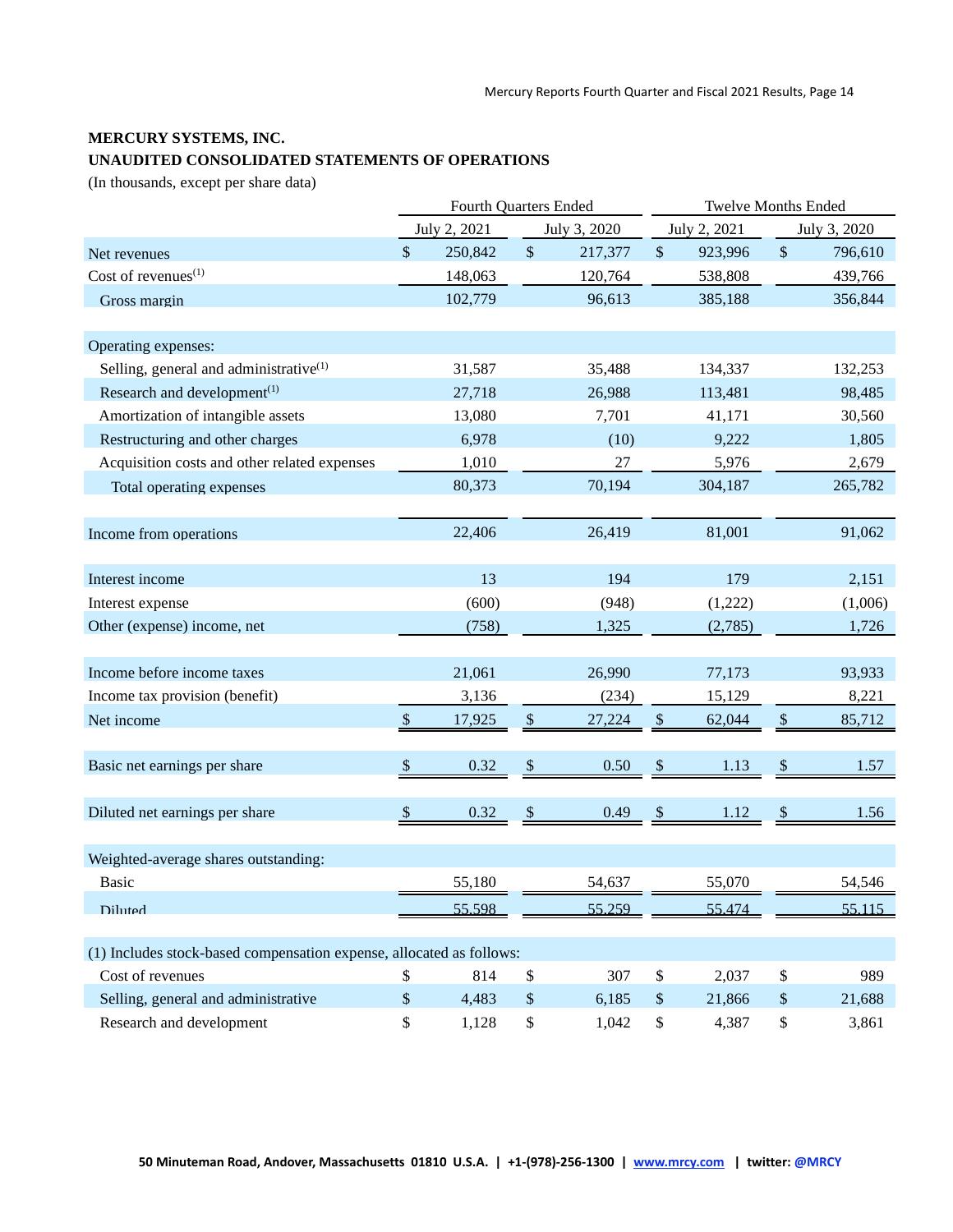# **MERCURY SYSTEMS, INC.**

# **UNAUDITED CONDENSED CONSOLIDATED STATEMENTS OF CASH FLOWS**

(In thousands)

|                                                                 |      |              | <b>Fourth Quarters Ended</b> |               | <b>Twelve Months Ended</b> |              |  |
|-----------------------------------------------------------------|------|--------------|------------------------------|---------------|----------------------------|--------------|--|
|                                                                 |      | July 2, 2021 | July 3, 2020                 | July 2, 2021  |                            | July 3, 2020 |  |
| Cash flows from operating activities:                           |      |              |                              |               |                            |              |  |
| Net income                                                      | $\$$ | 17,925       | \$<br>27,224                 | \$<br>62,044  | \$                         | 85,712       |  |
| Depreciation and amortization                                   |      | 20,842       | 12,751                       | 67,083        |                            | 49,330       |  |
| Gain on investment                                              |      |              | (2,007)                      |               |                            | (5,817)      |  |
| Other non-cash items, net                                       |      | 12,308       | 6,814                        | 30,910        |                            | 29,394       |  |
| Changes in operating assets and liabilities                     |      | (23, 881)    | (16,056)                     | (62,790)      |                            | (43, 435)    |  |
| Net cash provided by operating activities                       |      | 27,194       | 28,726                       | 97,247        |                            | 115,184      |  |
| Cash flows from investing activities:                           |      |              |                              |               |                            |              |  |
| Acquisition of businesses, net of cash acquired                 |      | (67, 563)    |                              | (372, 826)    |                            | (96, 502)    |  |
| Purchases of property and equipment                             |      | (10, 891)    | (11,506)                     | (45,599)      |                            | (43,294)     |  |
| Proceeds from sale of investment                                |      |              |                              | 1,538         |                            | 4,310        |  |
|                                                                 |      |              |                              |               |                            |              |  |
| Net cash used in investing activities                           |      | (78, 454)    | (11,506)                     | (416, 887)    |                            | (135, 486)   |  |
| Cash flows from financing activities:                           |      |              |                              |               |                            |              |  |
| Proceeds from employee stock plans                              |      | 3,096        | 2,921                        | 6,295         |                            | 5,317        |  |
| Payments under credit facilities                                |      |              | (200,000)                    |               |                            | (200,000)    |  |
| Borrowings under credit facilities                              |      | 40,000       |                              | 200,000       |                            | 200,000      |  |
| Payments for retirement of common stock                         |      |              | (566)                        | (66)          |                            | (16,249)     |  |
|                                                                 |      |              |                              |               |                            |              |  |
| Net cash provided by (used in) financing<br>activities          |      | 43,096       | (197, 645)                   | 206,229       |                            | (10, 932)    |  |
|                                                                 |      |              |                              |               |                            |              |  |
| Effect of exchange rate changes on cash and cash<br>equivalents |      | 60           | 117                          | 412           |                            | 140          |  |
|                                                                 |      |              |                              |               |                            |              |  |
| Net decrease in cash and cash equivalents                       |      | (8, 104)     | (180, 308)                   | (112,999)     |                            | (31,094)     |  |
| Cash and cash equivalents at beginning of period                |      | 121,943      | 407,146                      | 226,838       |                            | 257,932      |  |
|                                                                 |      |              |                              |               |                            |              |  |
| Cash and cash equivalents at end of period                      | \$   | 113,839      | \$<br>226,838                | \$<br>113,839 | \$                         | 226,838      |  |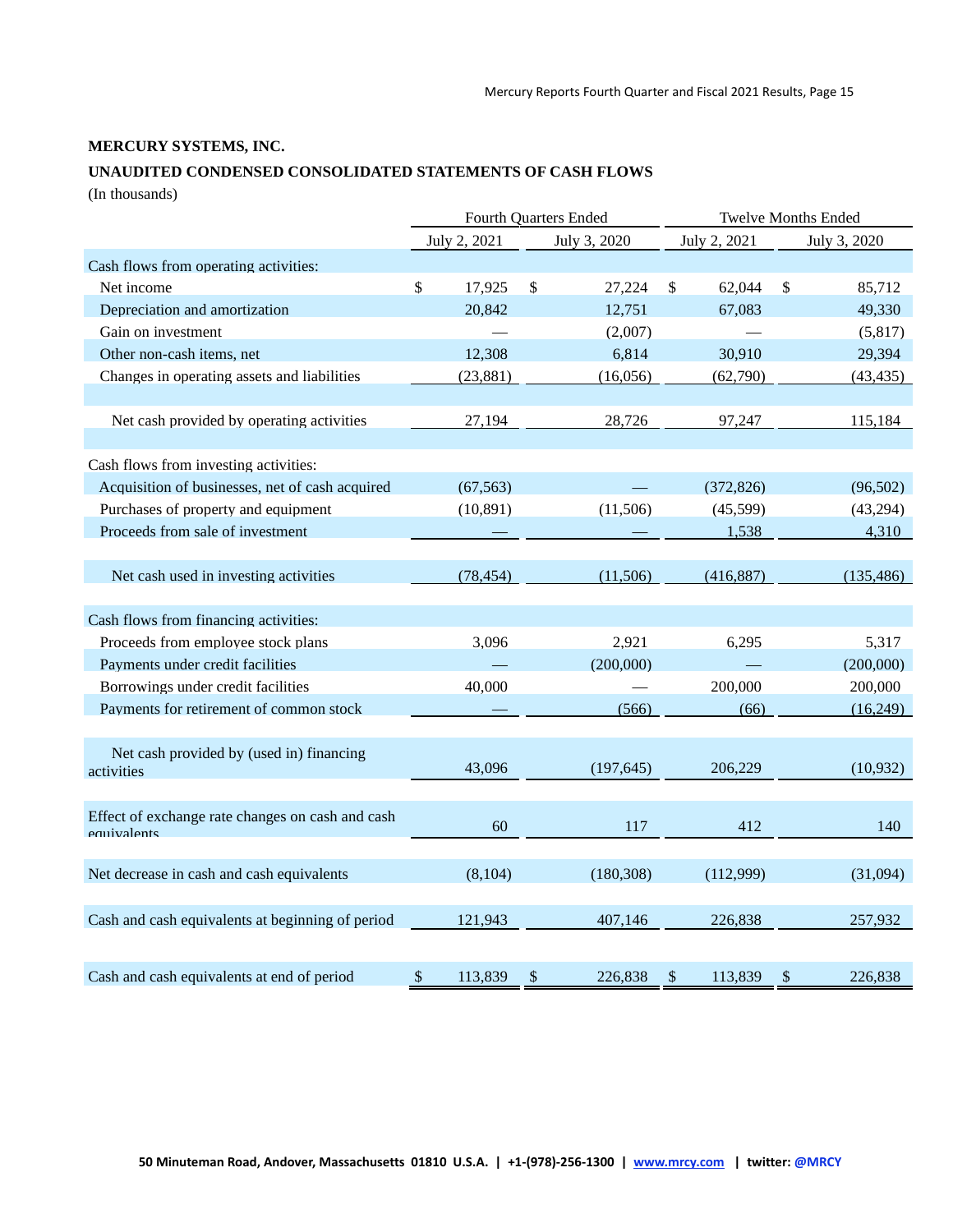# **UNAUDITED SUPPLEMENTAL INFORMATION RECONCILIATION OF GAAP TO NON-GAAP MEASURES** (In thousands)

Adjusted EBITDA, a non-GAAP measure for reporting financial performance, excludes the impact of certain items and, therefore, has not been calculated in accordance with GAAP. Management believes that exclusion of these items assists in providing a more complete understanding of the Company's underlying results and trends, and management uses these measures along with the corresponding GAAP financial measures to manage the Company's business, to evaluate its performance compared to prior periods and the marketplace, and to establish operational goals. The adjustments to calculate this non-GAAP financial measure, and the basis for such adjustments, are outlined below:

*Other non-operating adjustments*. The Company records other non-operating adjustments such as gains or losses on foreign currency remeasurement, investments and fixed asset sales or disposals among other adjustments. These adjustments may vary from period to period without any direct correlation to underlying operating performance.

*Interest income and expense*. The Company receives interest income on investments and incurs interest expense on loans, capital leases and other financing arrangements. These amounts may vary from period to period due to changes in cash and debt balances and interest rates driven by general market conditions or other circumstances outside of the normal course of Mercury's operations.

*Income taxes*. The Company's GAAP tax expense can fluctuate materially from period to period due to tax adjustments that are not directly related to underlying operating performance or to the current period of operations.

*Depreciation*. The Company incurs depreciation expense related to capital assets purchased to support the ongoing operations of the business. These assets are recorded at cost or fair value and are depreciated using the straight-line method over the useful life of the asset. Purchases of such assets may vary significantly from period to period and without any direct correlation to underlying operating performance.

*Amortization of intangible assets.* The Company incurs amortization of intangibles related to various acquisitions it has made and license agreements. These intangible assets are valued at the time of acquisition, are amortized over a period of several years after acquisition and generally cannot be changed or influenced by management after acquisition.

*Restructuring and other charges.* The Company incurs restructuring and other charges in connection with management's decisions to undertake certain actions to realign operating expenses through workforce reductions and the closure of certain Company facilities, businesses and product lines. The Company's adjustments reflected in restructuring and other charges are typically related to acquisitions and organizational redesign programs initiated as part of discrete post-acquisition integration activities. Management believes these items are non-routine and may not be indicative of ongoing operating results.

*Impairment of long-lived assets.* The Company incurs impairment charges of long-lived assets based on events that may or may not be within the control of management. Management believes these items are outside the normal operations of the Company's business and are not indicative of ongoing operating results.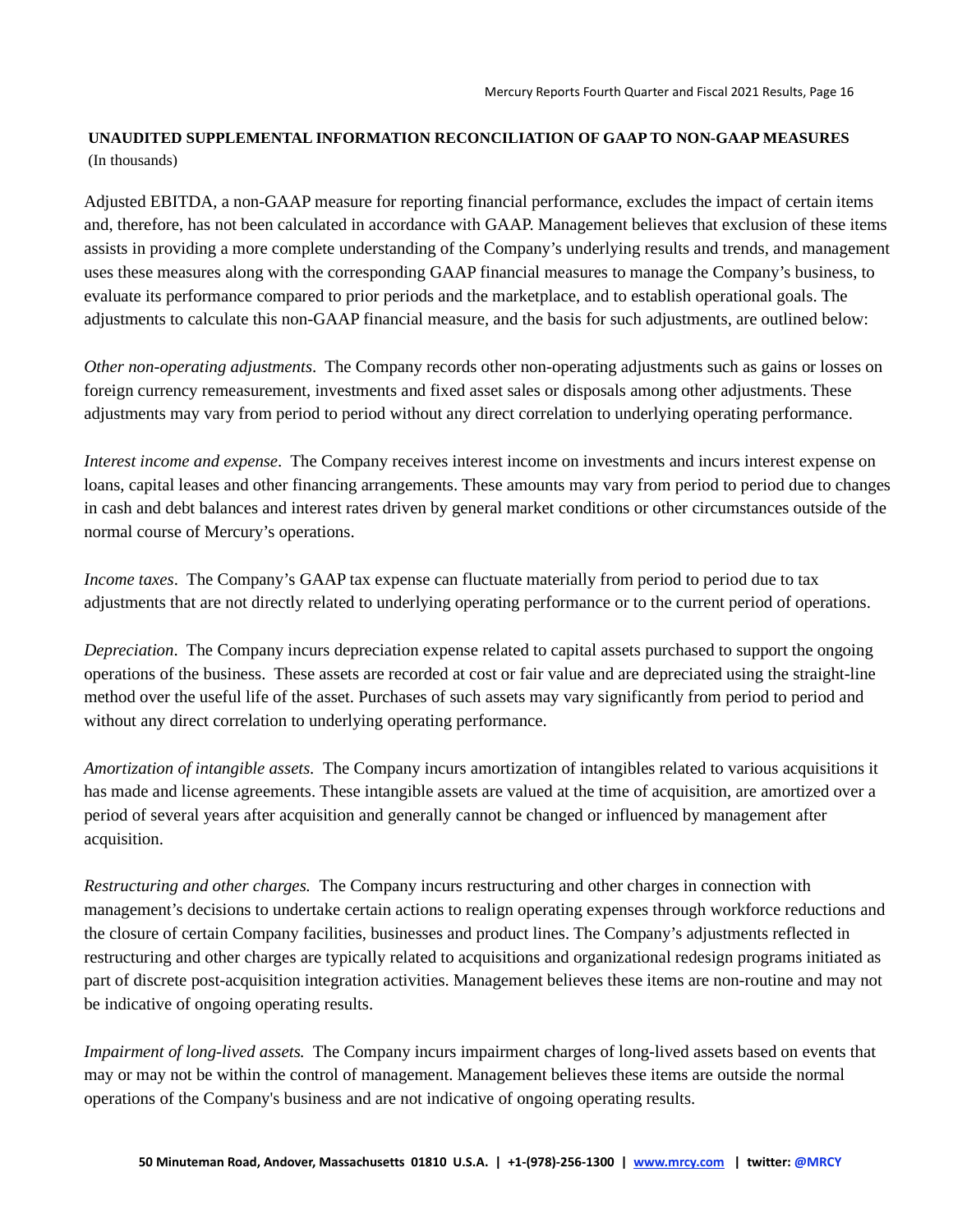*Acquisition and financing costs*. The Company incurs transaction costs related to acquisition and potential acquisition opportunities, such as legal, accounting, and other third party advisory fees. Although we may incur such third-party costs and other related charges and adjustments, it is not indicative that any transaction will be consummated. Additionally, the Company incurs unused revolver and bank fees associated with maintaining its credit facility. The Company also incurs non-cash financing expenses associated with obtaining its credit facility. Management believes these items are outside the normal operations of the Company's business and are not indicative of ongoing operating results.

*Fair value adjustments from purchase accounting.* As a result of applying purchase accounting rules to acquired assets and liabilities, certain fair value adjustments are recorded in the opening balance sheet of acquired companies. These adjustments are then reflected in the Company's income statements in periods subsequent to the acquisition. In addition, the impact of any changes to originally recorded contingent consideration amounts are reflected in the income statements in the period of the change. Management believes these items are outside the normal operations of the Company and are not indicative of ongoing operating results.

*Litigation and settlement income and expense.* The Company periodically receives income and incurs expenses related to pending claims and litigation and associated legal fees and potential case settlements and/or judgments. Although we may incur such costs and other related charges and adjustments, it is not indicative of any particular outcome until the matter is fully resolved. Management believes these items are outside the normal operations of the Company's business and are not indicative of ongoing operating results. The Company periodically receives warranty claims from customers and makes warranty claims towards its vendors and supply chain. Management believes the expenses and gains associated with these recurring warranty items are within the normal operations and operating cycle of the Company's business. Therefore, management deems no adjustments are necessary unless under extraordinary circumstances.

*COVID related expenses*. The Company incurred costs associated with the COVID pandemic. These costs relate primarily to enhanced compensation and benefits for employees as well as incremental supplies and services to support social distancing and mitigate the spread of COVID. These costs include expanded sick pay related to COVID, overtime, the Mercury Employee COVID Relief Fund, meals and other compensation-related expenses as well as ongoing testing for onsite employees. Management believes these items are outside the normal operations of the Company and are not indicative of ongoing operating results.

*Stock-based and other non-cash compensation expense.* The Company incurs expense related to stock-based compensation included in its GAAP presentation of cost of revenues, selling, general and administrative expense and research and development expense. The Company also incurs non-cash based compensation in the form of pension related expenses. Although stock-based and other non-cash compensation is an expense of the Company and viewed as a form of compensation, these expenses vary in amount from period to period, and are affected by market forces that are difficult to predict and are not within the control of management, such as the market price and volatility of the Company's shares, risk-free interest rates and the expected term and forfeiture rates of the awards, as well as pension actuarial assumptions. Management believes that exclusion of these expenses allows comparisons of operating results to those of other companies, both public, private or foreign, that disclose non-GAAP financial measures that exclude stock-based compensation and other non-cash compensation.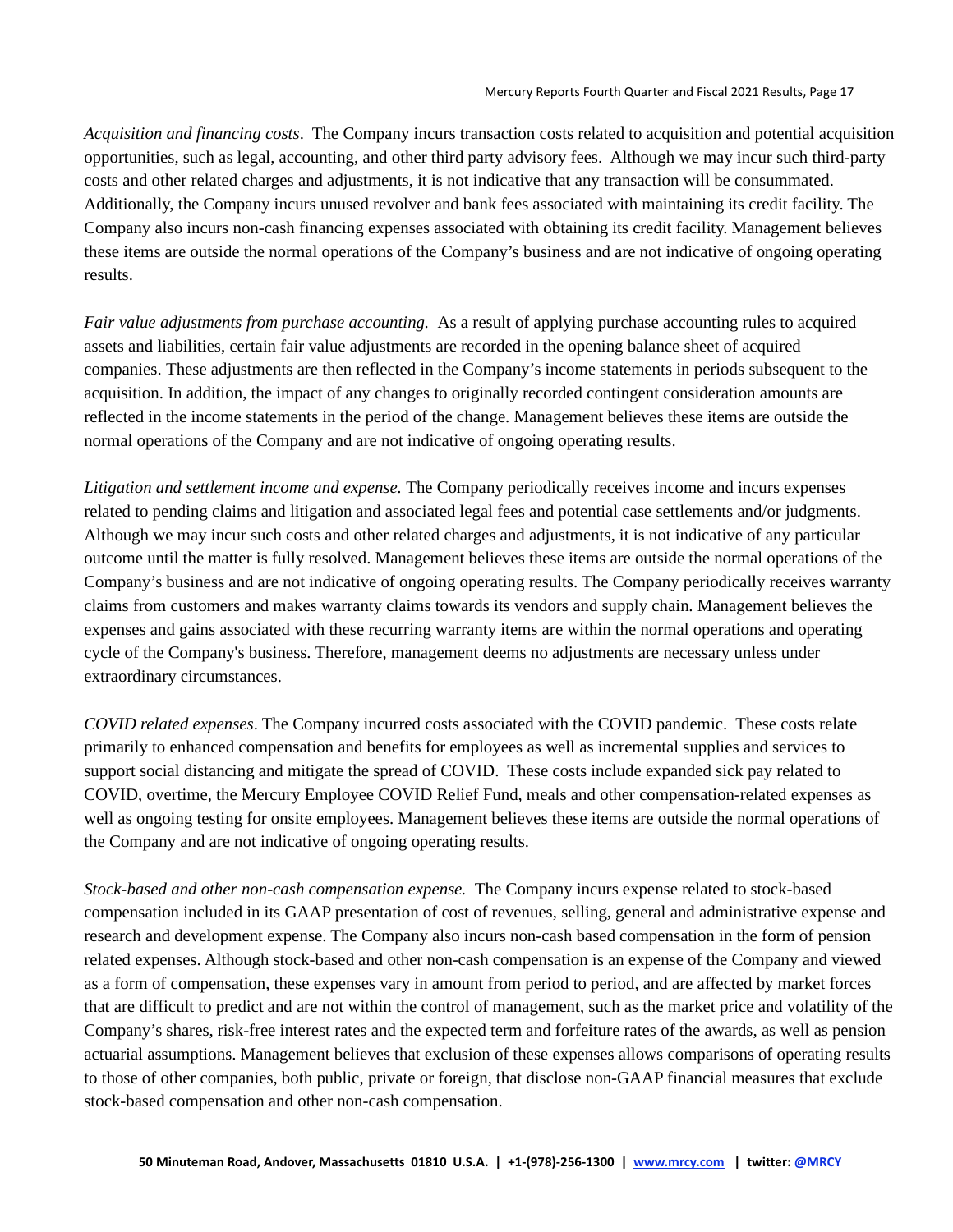Mercury uses adjusted EBITDA as an important indicator of the operating performance of its business. Management excludes the above-described items from its internal forecasts and models when establishing internal operating budgets, supplementing the financial results and forecasts reported to the Company's board of directors, determining the portion of bonus compensation for executive officers and other key employees based on operating performance, evaluating short-term and long-term operating trends in the Company's operations, and allocating resources to various initiatives and operational requirements. The Company believes that adjusted EBITDA permits a comparative assessment of its operating performance, relative to its performance based on its GAAP results, while isolating the effects of charges that may vary from period to period without any correlation to underlying operating performance. The Company believes that these non-GAAP financial adjustments are useful to investors because they allow investors to evaluate the effectiveness of the methodology and information used by management in its financial and operational decision-making. The Company believes that trends in its adjusted EBITDA are valuable indicators of its operating performance.

Adjusted EBITDA is a non-GAAP financial measure and should not be considered in isolation or as a substitute for financial information provided in accordance with GAAP. This non-GAAP financial measure may not be computed in the same manner as similarly titled measures used by other companies. The Company expects to continue to incur expenses similar to the adjusted EBITDA financial adjustments described above, and investors should not infer from the Company's presentation of this non-GAAP financial measure that these costs are unusual, infrequent or nonrecurring.

|                                                        |               | <b>Fourth Quarters Ended</b> |              | <b>Twelve Months Ended</b> |              |               |              |  |  |
|--------------------------------------------------------|---------------|------------------------------|--------------|----------------------------|--------------|---------------|--------------|--|--|
|                                                        |               | July 2, 2021                 | July 3, 2020 |                            | July 2, 2021 |               | July 3, 2020 |  |  |
| Net income                                             | $\mathcal{S}$ | 17,925                       | \$<br>27,224 | \$.                        | 62,044       | $\mathcal{S}$ | 85,712       |  |  |
| Other non-operating adjustments, net                   |               | 236                          | (2,250)      |                            | (724)        |               | (5,636)      |  |  |
| Interest expense (income), net                         |               | 587                          | 754          |                            | 1,043        |               | (1, 145)     |  |  |
| Income tax provision                                   |               | 3,136                        | (234)        |                            | 15,129       |               | 8,221        |  |  |
| Depreciation                                           |               | 7,762                        | 5,050        |                            | 25,912       |               | 18,770       |  |  |
| Amortization of intangible assets                      |               | 13,080                       | 7,701        |                            | 41,171       |               | 30,560       |  |  |
| Restructuring and other charges                        |               | 6,978                        | (10)         |                            | 9,222        |               | 1,805        |  |  |
| Impairment of long-lived assets                        |               |                              |              |                            |              |               |              |  |  |
| Acquisition and financing costs                        |               | 1,530                        | 636          |                            | 8,600        |               | 5,645        |  |  |
| Fair value adjustments from purchase<br>accounting     |               | (472)                        | 601          |                            | (290)        |               | 1,801        |  |  |
| Litigation and settlement expense, net                 |               | (128)                        | 315          |                            | 622          |               | 944          |  |  |
| COVID related expenses                                 |               | 1,570                        | 2,196        |                            | 9,943        |               | 2,593        |  |  |
| Stock-based and other non-cash<br>compensation expense |               | 6,853                        | 7,640        |                            | 29,224       |               | 26,972       |  |  |
| <b>Adjusted EBITDA</b>                                 | \$            | 59,057                       | \$<br>49,623 | \$                         | 201,896      | \$            | 176,242      |  |  |

The following table reconciles the most directly comparable GAAP financial measure to the non-GAAP financial measure.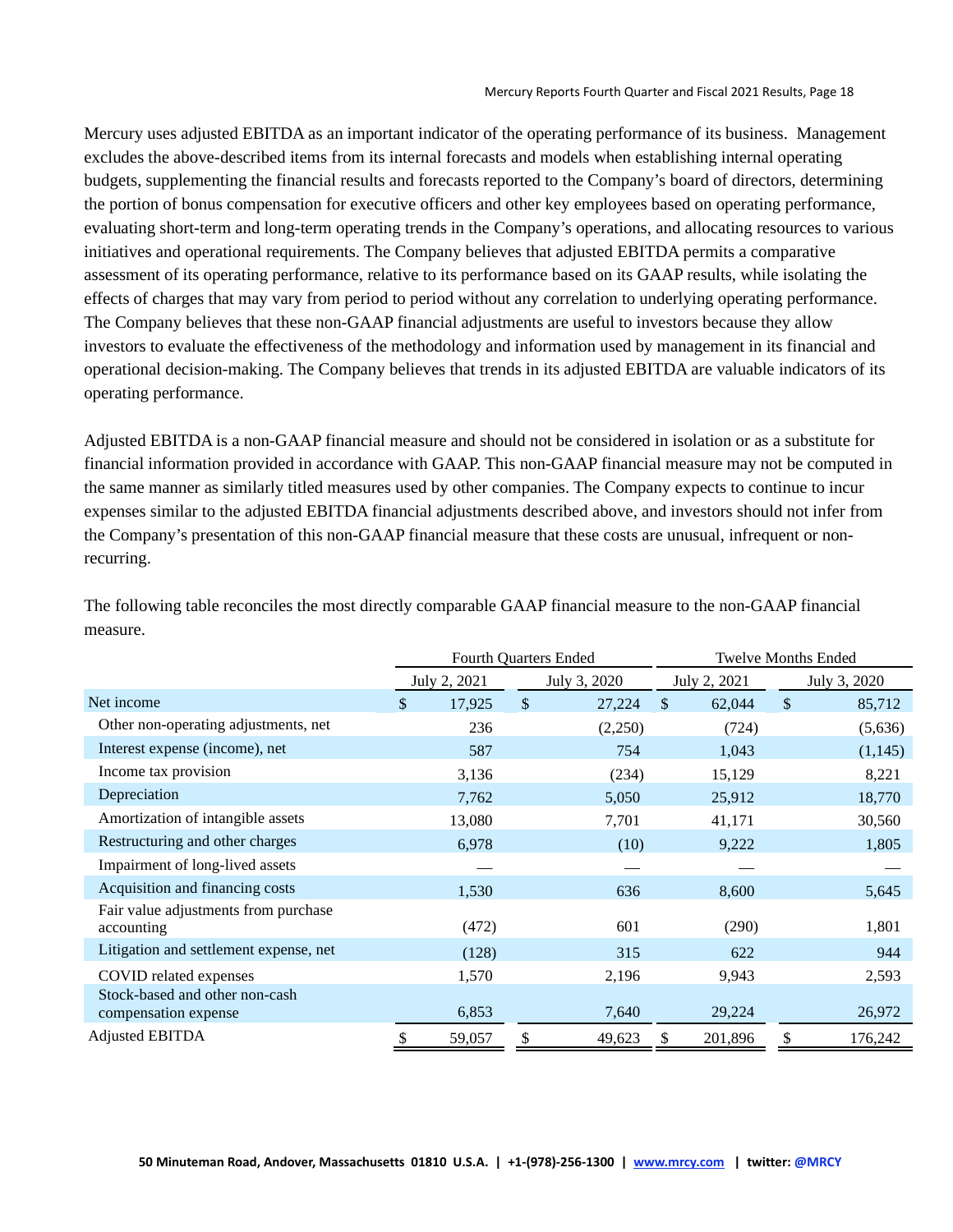Free cash flow, a non-GAAP measure for reporting cash flow, is defined as cash provided by operating activities less capital expenditures for property and equipment, which includes capitalized software development costs, and, therefore, has not been calculated in accordance with GAAP. Management believes free cash flow provides investors with an important perspective on cash available for investment and acquisitions after making capital investments required to support ongoing business operations and long-term value creation. The Company believes that trends in its free cash flow are valuable indicators of its operating performance and liquidity.

Free cash flow is a non-GAAP financial measure and should not be considered in isolation or as a substitute for financial information provided in accordance with GAAP. This non-GAAP financial measure may not be computed in the same manner as similarly titled measures used by other companies. The Company expects to continue to incur expenditures similar to the free cash flow financial adjustment described above, and investors should not infer from the Company's presentation of this non-GAAP financial measure that these expenditures reflect all of the Company's obligations which require cash.

The following table reconciles the most directly comparable GAAP financial measure to the non-GAAP financial measure.

|                                       |                              | <b>Fourth Quarters Ended</b> |  |          |    |              |    | Twelve Months Ended |  |  |  |
|---------------------------------------|------------------------------|------------------------------|--|----------|----|--------------|----|---------------------|--|--|--|
|                                       | July 3, 2020<br>July 2, 2021 |                              |  |          |    | July 2, 2021 |    | July 3, 2020        |  |  |  |
| Cash provided by operating activities |                              | 27.194                       |  | 28,726   |    | \$<br>97,247 |    | 15,184              |  |  |  |
| Purchases of property and equipment   |                              | (10,891)                     |  | (11,506) |    | (45, 599)    |    | (43,294)            |  |  |  |
| Free cash flow                        |                              | 16,303                       |  | 17.220   | \$ | 51.648       | ۰D | 71,890              |  |  |  |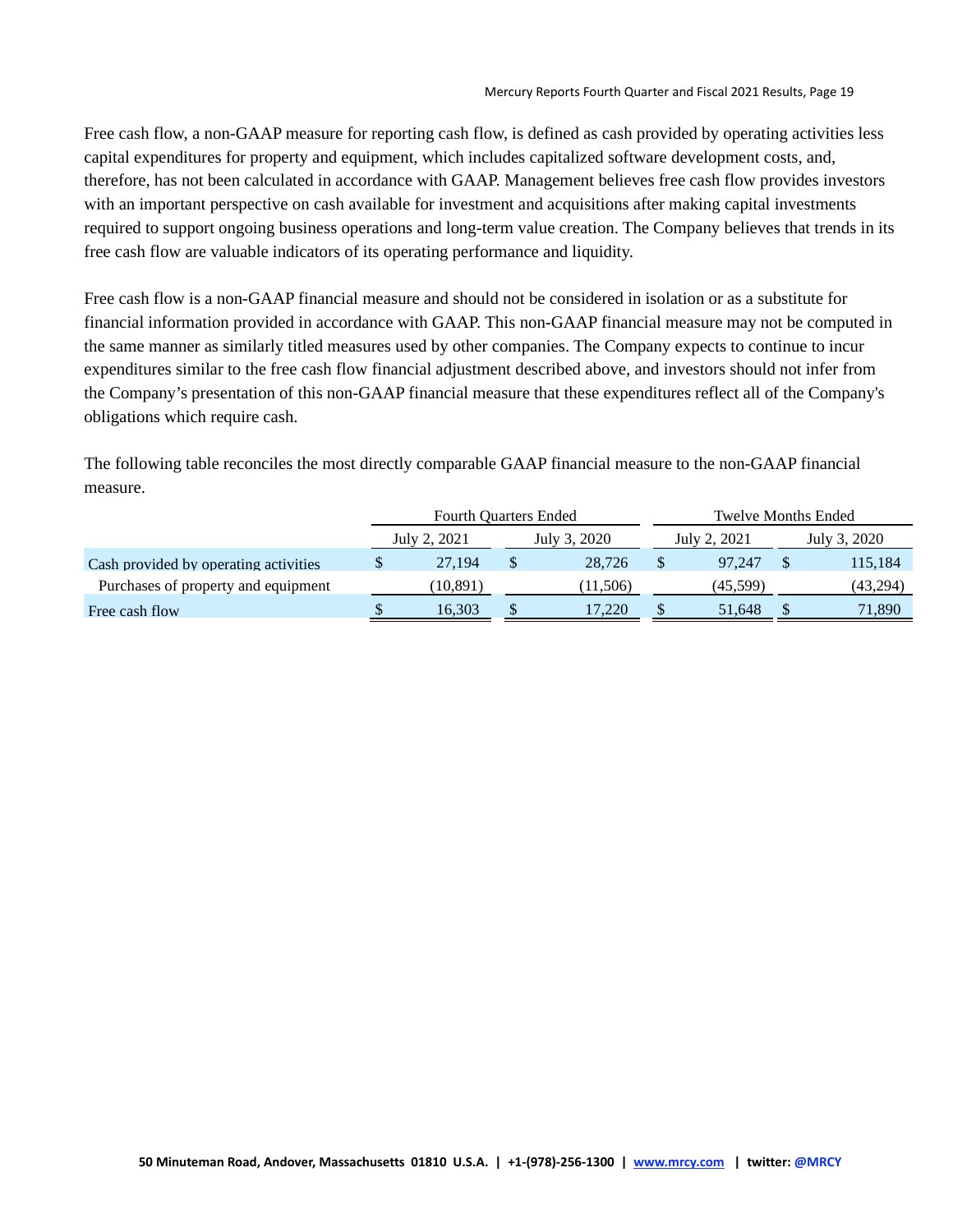# **UNAUDITED SUPPLEMENTAL INFORMATION RECONCILIATION OF GAAP TO NON-GAAP MEASURES** (In thousands, except per share data)

Adjusted income and adjusted earnings per share ("adjusted EPS") are non-GAAP measures for reporting financial performance, exclude the impact of certain items and, therefore, have not been calculated in accordance with GAAP. Management believes that exclusion of these items assists in providing a more complete understanding of the Company's underlying results and trends and allows for comparability with our peer company index and industry. These non-GAAP financial measures may not be computed in the same manner as similarly titled measures used by other companies. The Company uses these measures along with the corresponding GAAP financial measures to manage the Company's business and to evaluate its performance compared to prior periods and the marketplace. The Company defines adjusted income as income before other non-operating adjustments, amortization of intangible assets, restructuring and other charges, impairment of long-lived assets, acquisition and financing costs, fair value adjustments from purchase accounting, litigation and settlement income and expense, COVID related expenses, and stock-based and other non-cash compensation expense. The impact to income taxes includes the impact to the effective tax rate, current tax provision and deferred tax provision<sup>(1)</sup>. Adjusted EPS expresses adjusted income on a per share basis using weighted average diluted shares outstanding.

|                                                     | <b>Fourth Quarters Ended</b> |         |              |        |    |              |              |        |  |  |  |  |
|-----------------------------------------------------|------------------------------|---------|--------------|--------|----|--------------|--------------|--------|--|--|--|--|
|                                                     |                              |         | July 2, 2021 |        |    | July 3, 2020 |              |        |  |  |  |  |
| Net income and earnings per share                   | \$                           | 17,925  | $\mathbb{S}$ | 0.32   | \$ | 27,224       | $\mathbb{S}$ | 0.49   |  |  |  |  |
| Other non-operating adjustments, net                |                              | 236     |              |        |    | (2,250)      |              |        |  |  |  |  |
| Amortization of intangible assets                   |                              | 13,080  |              |        |    | 7,701        |              |        |  |  |  |  |
| Restructuring and other charges                     |                              | 6,978   |              |        |    | (10)         |              |        |  |  |  |  |
| Impairment of long-lived assets                     |                              |         |              |        |    |              |              |        |  |  |  |  |
| Acquisition and financing costs                     |                              | 1,530   |              |        |    | 636          |              |        |  |  |  |  |
| Fair value adjustments from purchase accounting     |                              | (472)   |              |        |    | 601          |              |        |  |  |  |  |
| Litigation and settlement expense, net              |                              | (128)   |              |        |    | 315          |              |        |  |  |  |  |
| COVID related expenses                              |                              | 1,570   |              |        |    | 2,196        |              |        |  |  |  |  |
| Stock-based and other non-cash compensation expense |                              | 6,853   |              |        |    | 7,640        |              |        |  |  |  |  |
| Impact to income taxes $(1)$                        |                              | (7,211) |              |        |    | (4,293)      |              |        |  |  |  |  |
| Adjusted income and adjusted earnings per share     |                              | 40,361  | Ж            | 0.73   |    | 39,760       | Ж.           | 0.72   |  |  |  |  |
|                                                     |                              |         |              |        |    |              |              |        |  |  |  |  |
| Diluted weighted-average shares outstanding         |                              |         |              | 55.598 |    |              |              | 55.259 |  |  |  |  |
|                                                     |                              |         |              |        |    |              |              |        |  |  |  |  |

The following tables reconcile the most directly comparable GAAP financial measures to the non-GAAP financial measures.

(1) Impact to income taxes is calculated by recasting income before income taxes to include the add-backs involved in determining adjusted income and recalculating the income tax provision using this adjusted income from operations before income taxes. The recalculation also adjusts for any discrete tax expense or benefit related to the add-backs.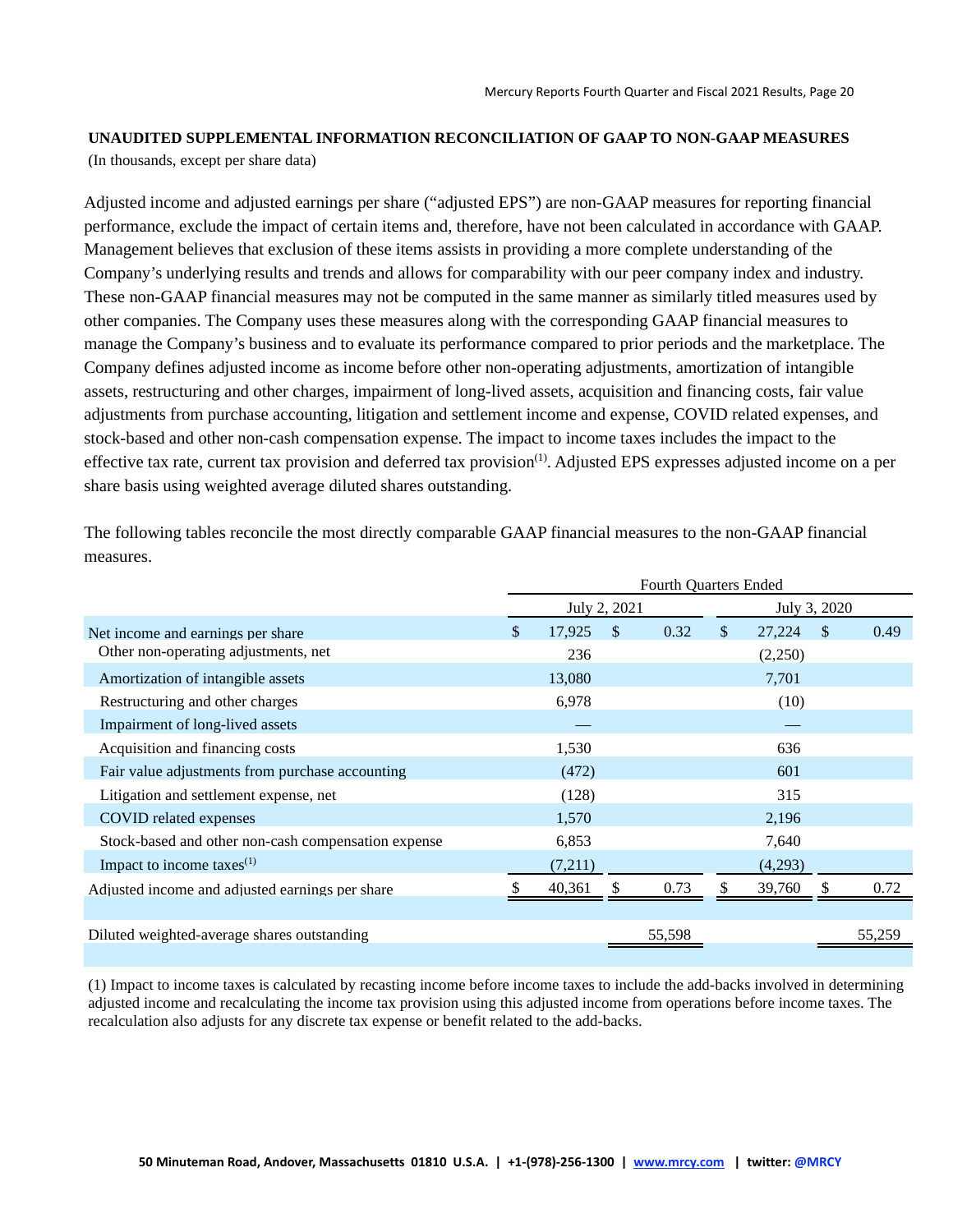|                                                     | <b>Twelve Months Ended</b> |                |               |        |              |              |               |        |  |  |  |
|-----------------------------------------------------|----------------------------|----------------|---------------|--------|--------------|--------------|---------------|--------|--|--|--|
|                                                     |                            | July 2, 2021   |               |        |              | July 3, 2020 |               |        |  |  |  |
| Net income and earnings per share                   | \$.                        | 62,044         | <sup>\$</sup> | 1.12   | $\mathbb{S}$ | 85,712       | <sup>\$</sup> | 1.56   |  |  |  |
| Other non-operating adjustments, net                |                            | (724)          |               |        |              | (5,636)      |               |        |  |  |  |
| Amortization of intangible assets                   |                            | 41,171         |               |        |              | 30,560       |               |        |  |  |  |
| Restructuring and other charges                     |                            | 9,222          |               |        |              | 1,805        |               |        |  |  |  |
| Impairment of long-lived assets                     |                            |                |               |        |              |              |               |        |  |  |  |
| Acquisition and financing costs                     |                            | 8,600<br>5,645 |               |        |              |              |               |        |  |  |  |
| Fair value adjustments from purchase accounting     |                            | (290)          |               |        |              | 1,801        |               |        |  |  |  |
| Litigation and settlement expense, net              |                            | 622            |               |        |              | 944          |               |        |  |  |  |
| COVID related expenses                              |                            | 9,943          |               |        |              | 2,593        |               |        |  |  |  |
| Stock-based and other non-cash compensation expense |                            | 29,224         |               |        |              | 26,972       |               |        |  |  |  |
| Impact to income taxes $(1)$                        |                            | (25, 697)      |               |        |              | (23, 634)    |               |        |  |  |  |
| Adjusted income and adjusted earnings per share     |                            | 134,115        |               | 2.42   |              | 126,762      |               | 2.30   |  |  |  |
|                                                     |                            |                |               |        |              |              |               |        |  |  |  |
| Diluted weighted-average shares outstanding         |                            |                |               | 55.474 |              |              |               | 55.115 |  |  |  |
|                                                     |                            |                |               |        |              |              |               |        |  |  |  |

(1) Impact to income taxes is calculated by recasting income before income taxes to include the add-backs involved in determining adjusted income and recalculating the income tax provision using this adjusted income from operations before income taxes. The recalculation also adjusts for any discrete tax expense or benefit related to the add-backs.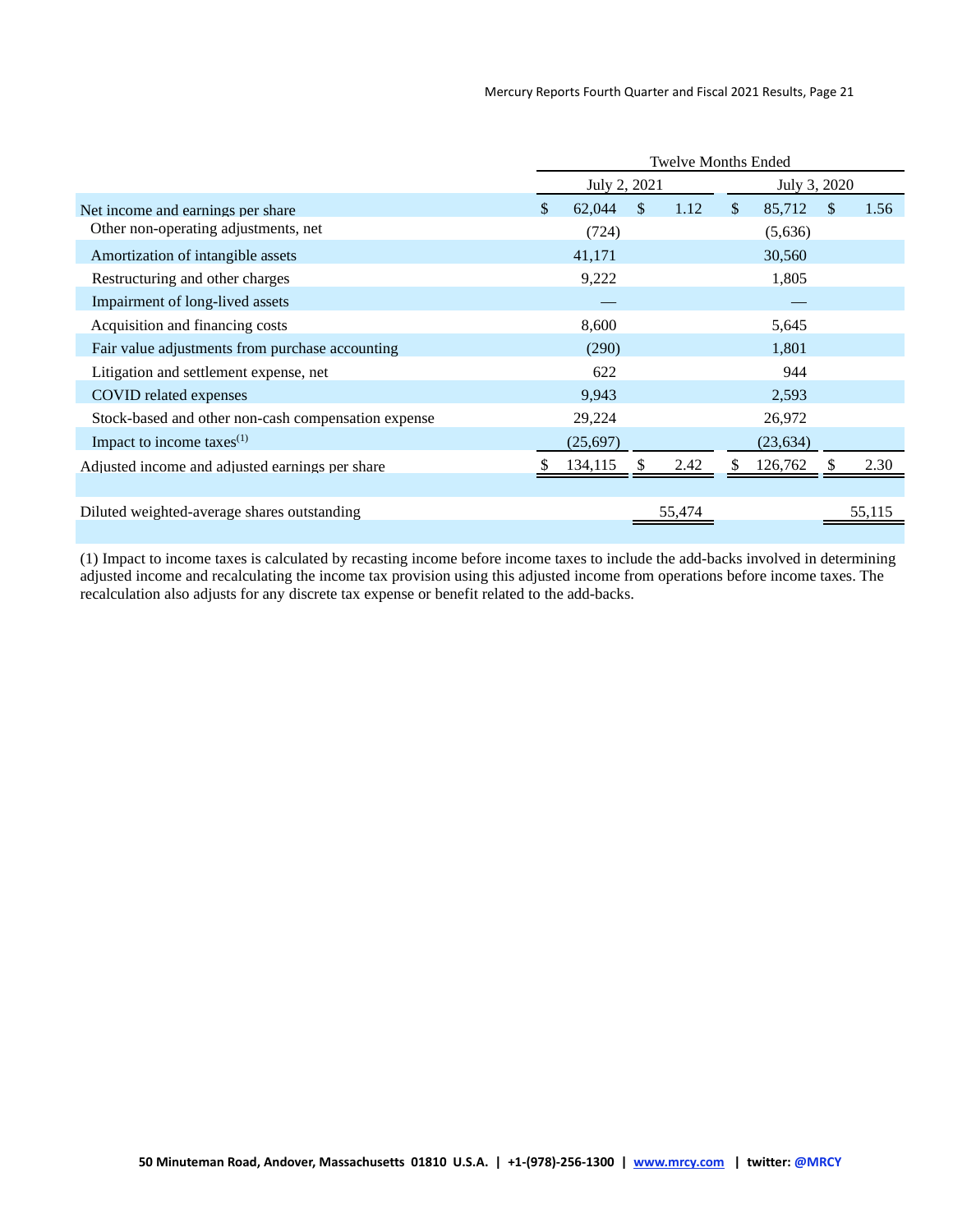# **UNAUDITED SUPPLEMENTAL INFORMATION RECONCILIATION OF GAAP TO NON-GAAP MEASURES** (In thousands)

Organic revenue and acquired revenue are non-GAAP measures for reporting financial performance of its business. Management believes this information provides investors with insight as to the Company's ongoing business performance. Organic revenue represents total company revenue excluding net revenue from acquired companies for the first four full quarters since the entities' acquisition date (which excludes intercompany transactions). Acquired revenue represents revenue from acquired companies for the first four full quarters since the entities' acquisition date (which excludes intercompany transactions). After the completion of four full fiscal quarters, acquired revenue is treated as organic for current and comparable historical periods.

The following table reconciles the most directly comparable GAAP financial measure to the non-GAAP financial measure.

|                  | <b>Fourth Ouarters Ended</b> |              |              | <b>Twelve Months Ended</b> |         |  |  |
|------------------|------------------------------|--------------|--------------|----------------------------|---------|--|--|
|                  | July 2, 2021                 | July 3, 2020 | July 2, 2021 | July 3, 2020               |         |  |  |
| Organic revenue  | 210.011                      | 217,377      | 835.620      |                            | 795,667 |  |  |
| Acquired revenue | 40.831                       |              | 88.376       |                            | 943     |  |  |
| Net revenues     | 250.842                      | 217,377      | 923.996      |                            | 796,610 |  |  |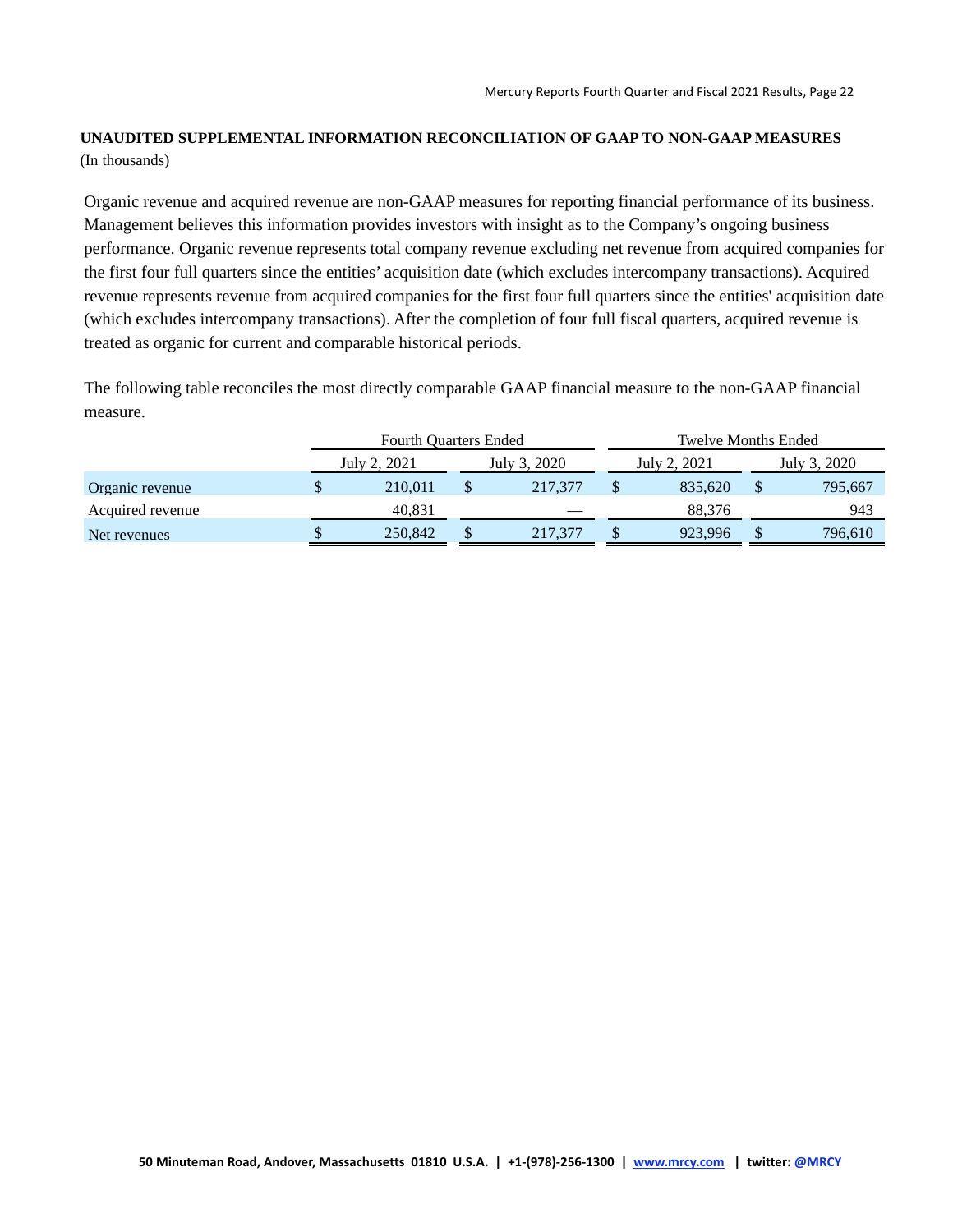# **MERCURY SYSTEMS, INC. RECONCILIATION OF FORWARD-LOOKING GUIDANCE RANGE**

Quarter Ending October 1, 2021 Fiscal Year Ending July 1, 2022 (In thousands)

The Company defines adjusted EBITDA as income before other non-operating adjustments, interest income and expense, income taxes, depreciation, amortization of intangible assets, restructuring and other charges, impairment of long-lived assets, acquisition and financing costs, fair value adjustments from purchase accounting, litigation and settlement income and expense, COVID related expenses, and stock-based and other non-cash compensation expense.

The following table reconciles the most directly comparable GAAP financial measures to the non-GAAP financial measures.

|                                                     |     | <b>First Quarter Ending</b>    |               |         | <b>Fiscal Year Ending</b>   |         |    |         |
|-----------------------------------------------------|-----|--------------------------------|---------------|---------|-----------------------------|---------|----|---------|
|                                                     |     | October 1, 2021 <sup>(1)</sup> |               |         | July 1, 2022 <sup>(1)</sup> |         |    |         |
|                                                     |     |                                |               |         | Range                       |         |    |         |
|                                                     |     | Low                            |               | High    | Low                         |         |    | High    |
| GAAP expectation -- Net (loss) income               | \$. | (4,400)                        | $\mathcal{S}$ | (2,300) | $\mathcal{S}$               | 60,000  | \$ | 65,200  |
|                                                     |     |                                |               |         |                             |         |    |         |
| Adjust for:                                         |     |                                |               |         |                             |         |    |         |
| Other non-operating adjustments, net                |     |                                |               |         |                             |         |    |         |
| Interest expense, net                               |     | 700                            |               | 700     |                             | 2,600   |    | 2,600   |
| Income tax (benefit) provision                      |     | (1,500)                        |               | (800)   |                             | 19,900  |    | 21,600  |
| Depreciation                                        |     | 8,400                          |               | 8,400   |                             | 36,300  |    | 36,300  |
| Amortization of intangible assets                   |     | 13,700                         |               | 13,700  |                             | 49,800  |    | 49,800  |
| Restructuring and other charges                     |     | 9,400                          |               | 9,400   |                             | 9,400   |    | 9,400   |
| Impairment of long-lived assets                     |     |                                |               |         |                             |         |    |         |
| Acquisition and financing costs                     |     | 600                            |               | 600     |                             | 2,600   |    | 2,600   |
| Fair value adjustments from purchase accounting     |     | 200                            |               | 200     |                             | 700     |    | 700     |
| Litigation and settlement expense, net              |     |                                |               |         |                             |         |    |         |
| COVID related expenses                              |     |                                |               |         |                             |         |    |         |
| Stock-based and other non-cash compensation expense |     | 9,700                          |               | 9,700   |                             | 38,800  |    | 38,800  |
| Adjusted EBITDA expectation                         |     | 36,800                         |               | 39,600  |                             | 220,000 |    | 227,000 |

(1) Rounded amounts used.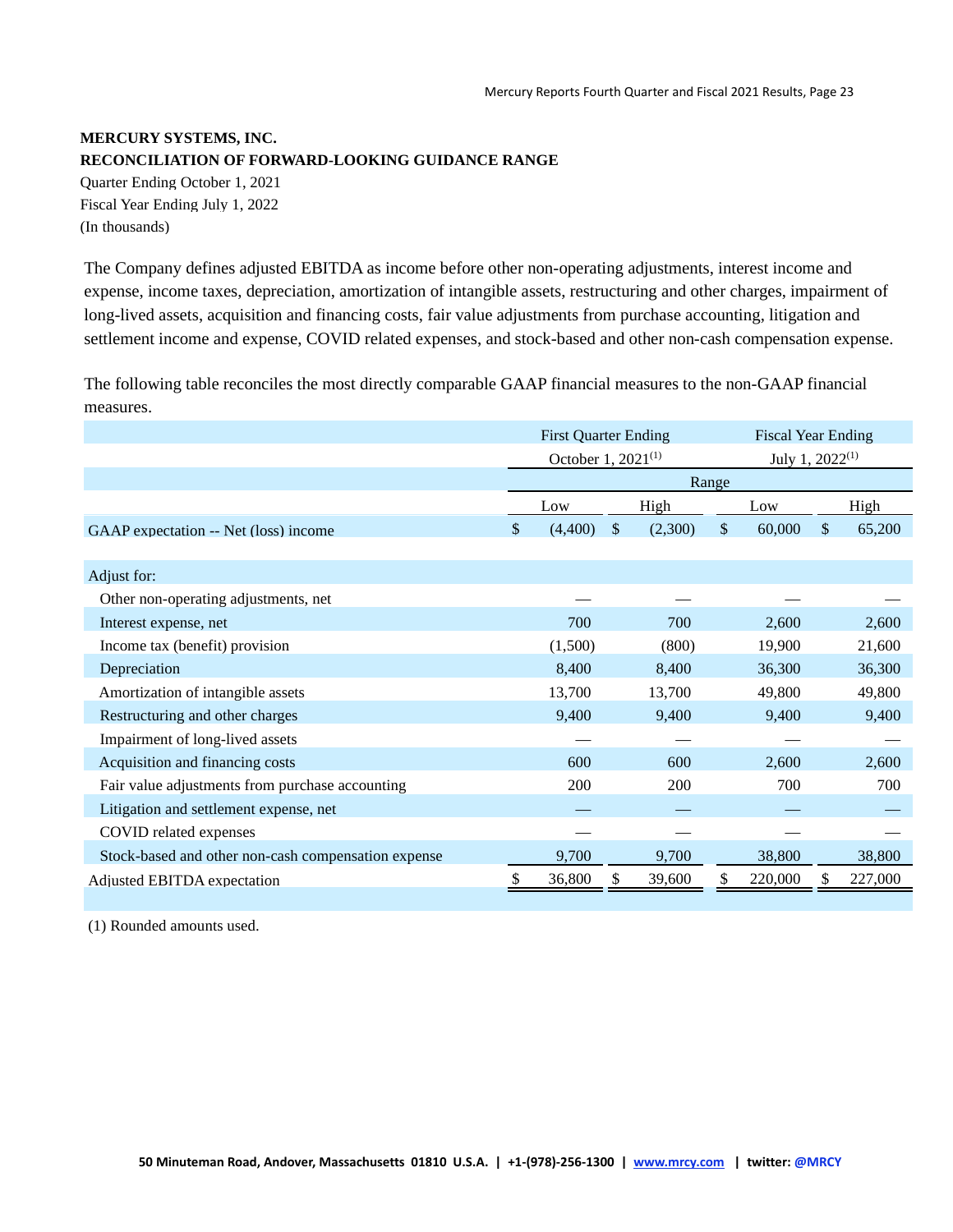# **MERCURY SYSTEMS, INC. RECONCILIATION OF FORWARD-LOOKING GUIDANCE RANGE**

Quarter Ending October 1, 2021 Fiscal Year Ending July 1, 2022 (In thousands, except per share data)

The Company defines adjusted income as income before other non-operating adjustments, amortization of intangible assets, restructuring and other charges, impairment of long-lived assets, acquisition and financing costs, fair value adjustments from purchase accounting, litigation and settlement income and expense, COVID related expenses and stock-based and other non-cash compensation expense. The impact to income taxes includes the impact to the effective tax rate, current tax provision and deferred tax provision<sup> $(2)$ </sup>. Adjusted EPS expresses adjusted income on a per share basis using weighted average diluted shares outstanding.

The following tables reconcile the most directly comparable GAAP financial measures to the non-GAAP financial measures.

|                                                             | First Quarter Ending October 1, $2021^{(1)}$ |         |               |        |       |         |               |        |  |  |  |  |
|-------------------------------------------------------------|----------------------------------------------|---------|---------------|--------|-------|---------|---------------|--------|--|--|--|--|
|                                                             |                                              |         |               |        | Range |         |               |        |  |  |  |  |
|                                                             |                                              |         | Low           |        |       |         | High          |        |  |  |  |  |
| GAAP expectation -- Net loss and loss per share             |                                              | (4,400) | $\mathcal{S}$ | (0.08) | \$    | (2,300) | <sup>\$</sup> | (0.04) |  |  |  |  |
| Other non-operating adjustments, net                        |                                              |         |               |        |       |         |               |        |  |  |  |  |
| Amortization of intangible assets                           |                                              | 13,700  |               |        |       | 13,700  |               |        |  |  |  |  |
| Restructuring and other charges                             |                                              | 9,400   |               |        |       | 9,400   |               |        |  |  |  |  |
| Impairment of long-lived assets                             |                                              |         |               |        |       |         |               |        |  |  |  |  |
| Acquisition and financing costs                             |                                              | 600     |               |        |       | 600     |               |        |  |  |  |  |
| Fair value adjustments from purchase accounting             |                                              | 200     |               |        |       | 200     |               |        |  |  |  |  |
| Litigation and settlement expense (income), net             |                                              |         |               |        |       |         |               |        |  |  |  |  |
| COVID related expenses                                      |                                              |         |               |        |       |         |               |        |  |  |  |  |
| Stock-based and other non-cash compensation expense         |                                              | 9,700   |               |        |       | 9,700   |               |        |  |  |  |  |
| Impact to income taxes <sup><math>(2)</math></sup>          |                                              | (8,200) |               |        |       | (8,200) |               |        |  |  |  |  |
| Adjusted income and adjusted earnings per share expectation |                                              | 21,000  |               | 0.38   |       | 23,100  |               | 0.41   |  |  |  |  |
|                                                             |                                              |         |               |        |       |         |               |        |  |  |  |  |
| Diluted weighted-average shares outstanding expectation     |                                              |         |               | 55,900 |       |         |               | 55,900 |  |  |  |  |
|                                                             |                                              |         |               |        |       |         |               |        |  |  |  |  |

(1) Rounded amounts used.

(2) Impact to income taxes is calculated by recasting income before income taxes to include the add-backs involved in determining adjusted income and recalculating the income tax provision using this adjusted income from operations before income taxes. The recalculation also adjusts for any discrete tax expense or benefit related to the add-backs.